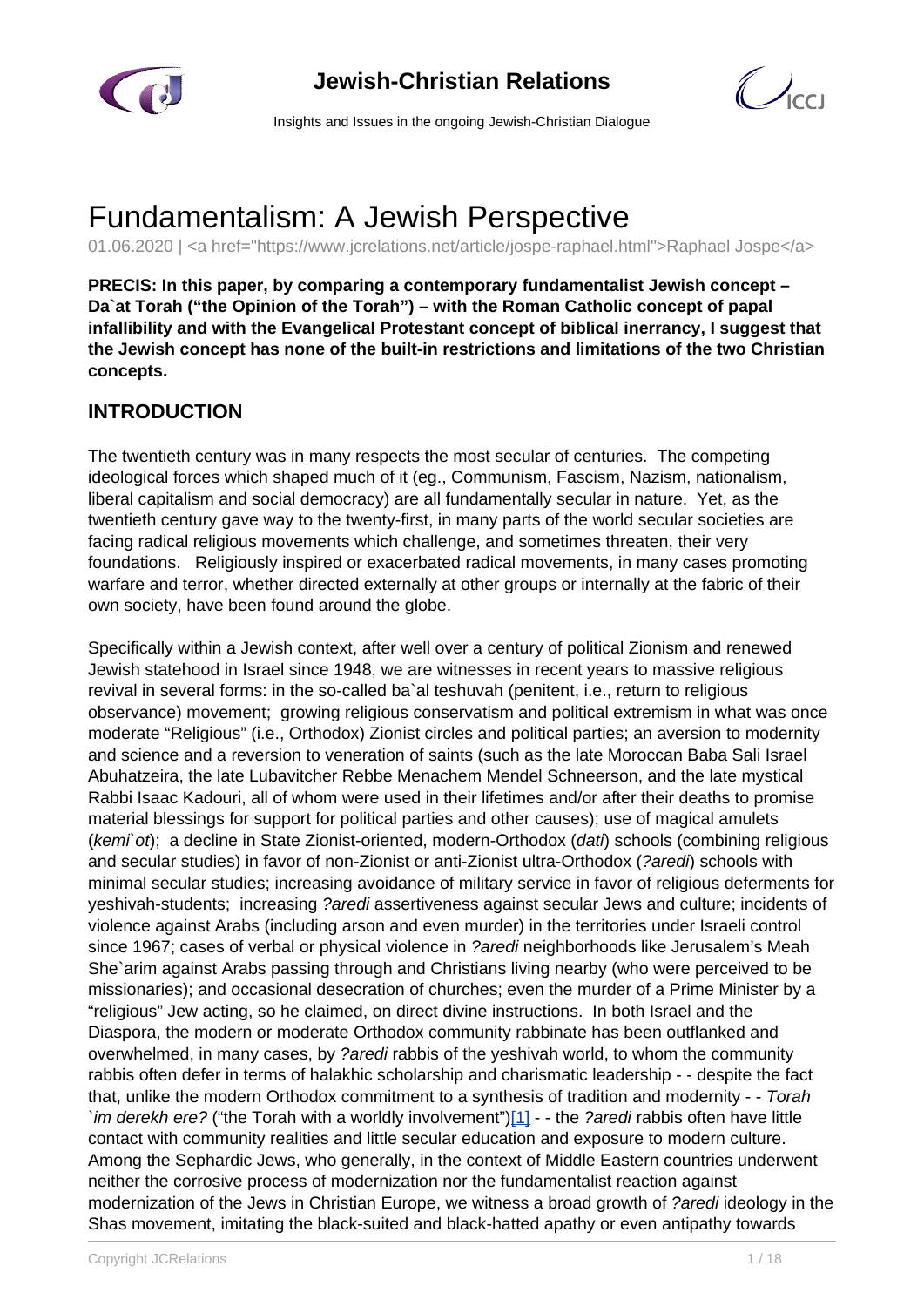Zionism of their Ashkenazi counterparts, largely as a result of widespread resentment of paternalistic treatment and discrimination by the secular, socialist Ashkenazi establishment, especially in the early 1950s and 1960s, and of their exclusion from positions of leadership and prominence in Ashkenazi-dominated yeshivot and religious political parties.

The paradox is that the Jewish people, like much of the rest of the world, is experiencing a revival of what is often termed "fundamentalism", despite earlier predictions of the inevitability of secular success, religious decline, the "death of God", scientific progress and the triumph of humanism. The reports of the death of fundamentalist religion in general, and of Jewish culture and religious life in particular, have proved (in Mark Twain's famous phrase)[\[2\]](https://www.iccj.org/#fn_2) to be greatly exaggerated. The historians often prove to be remarkably wrong in predicting the future. In 1818, Leopold Zunz, one of the founders of the scientific, academic study of Judaism (Wissenschaft des Judentums) questioned whether, a century later, there would be any more Hebrew literature and Jewish books.<sup>[3]</sup> Almost exactly a century later, in 1916, Isaac Husik concluded his History of Medieval Jewish Philosophy with the words: "There are Jews now and there are philosophers, but there are no Jewish philosophers and there is no Jewish philosophy".[\[4\]](https://www.iccj.org/#fn_4) In 1934, in his introduction to The Hasidic Anthology, Louis Newman concluded that despite the existence of hundreds of thousands of "faithful followers,["\[5\]](https://www.iccj.org/#fn_5) ?asidism had entered into a state of decline and was losing its younger generation to the new trends of Haskalah (Englightenment) and secular European culture. Little could anyone predict the imminent murder in the Shoah of most of those "faithful followers," on the one hand, and on the other hand, the vital revival of ?asidic life as well as of the talmudic scholarship of ?asidism's nominal opponents in the Lithuanian yeshivah world in the renewed Jewish State and in America.

In purely demographic terms, Jewish fundamentalism is thriving, whereas the liberal movements, once thought to be the wave of the future, are failing. The only Jewish community in the world with an overall replacement birthrate of over 2.0 children per family is in Israel. Especially abroad, secular and liberal Jews are not (or are barely) reproducing demographically - - and that is before one takes into account the effects of assimilation and intermarriage - - while large Orthodox and especially ultra-Orthodox families are increasingly prevalent. Demographically, then, as well as culturally, given current trends, fundamentalist movements are likely to play a much greater role in Jewish life in the next generation, at the explicit expense of the liberal movements. Liberal synagogues (like not a few mainline churches in various western countries) are largely empty much of the year, while the Orthodox and ultra-Orthodox synagogues tend to be growing and full of children.

Jews who embrace modern culture - - specifically including modern Orthodoxy[\[6\]](https://www.iccj.org/#fn_6) as well as the liberal movements - - therefore need to reconsider their strategy and program for Jewish life in light of the challenge posed by fundamentalism. What is it about secularism and liberalism - - non-Jewish and Jewish, national and religious - - which seems to leave so many people spiritually unsatisfied today? Besides socio-economic and political factors (frustration with inequality, social injustice and the inadequacies of governmental programs, and the successful social welfare programs sponsored by fundamentalist movements, such as the Islamic Brethren, ?amas etc. in Arab countries, and, au contraire, such as Shas and various other ?aredi communities in Israel), what spiritual factors are addressed successfully by the fundamentalists, such as the human search for meaning and transcendence; personal and social discipline in an era of the breakdown of traditional values and mores; emphasis on personal responsibility; strengthening of family life? In which ways can these spiritual factors be adopted and implemented (and, frankly, imitated) by modern, liberal movements, to provide effective, meaningful and attractive alternatives to the extreme alternatives, on the one hand, of spiritual anomie, and on the other hand, of fundamentalism?

# **THE REFORM PITTSBURGH PLATFORM (1885)**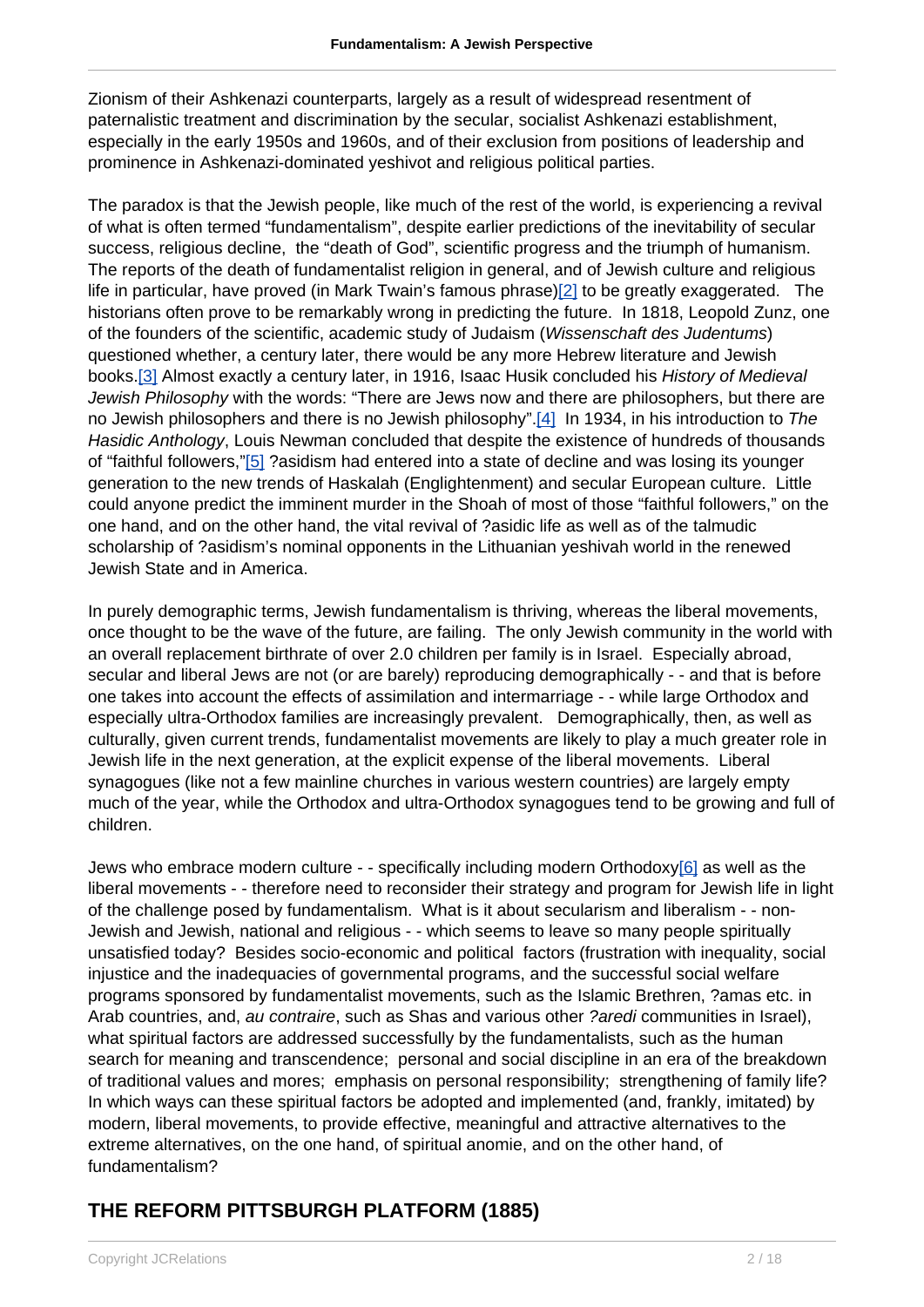In a Jewish context, the progressive modernism, which was then opposed by Jews claiming to represent traditional Judaism, was clearly and succinctly summarized by a group of Reform rabbis in the "Pittsburgh Platform" of 1885[:\[7\]](https://www.iccj.org/#fn_7)

1) We recognize in every religion an attempt to grasp the Infinite One . . . Judaism presents the highest conception of the God-idea as taught in Scripture and developed and spiritualized by Jewish teachers in accordance with the moral and philosophical progress of their respective ages . . .

2) We hold that the modern discoveries of scientific research in the domains of nature and history are not antagonistic to the doctrines of Judaism, the Bible reflects primitive ideas of its age, and at times clothing its conception of divine providence and justice dealing with man in miraculous narratives.

3) We recognize in the Mosaic legislation a system of training the Jewish people for its mission during its national life in Palestine, and today we accept as binding only the moral laws and maintain only such ceremonies as elevate and sanctify our lives, but reject all such as are not adapted to the views and habits of modern civilization.

4) We hold that all such Mosaic and Rabbinical laws as regulate diet, priestly purity and dress originate in ages and under the influence of ideas altogether foreign to our present mental and spiritual state . . . They fail to impress the modern Jew with a spirit of priestly holiness; their observance in our days is apt rather to obstruct than to further modern spiritual elevation.

5) . . . We consider ourselves no longer a nation but a religious community, and therefore expect neither a return to Palestine, nor a sacrificial worship [in the Temple] under the administration of the sons of Aaron, nor the restoration of any of the laws concerning the Jewish state.

6) We recognize in Judaism a progressive religion, ever striving to be in accord with the postulates of reason. . . We extend the hand of fellowship to all who cooperate with us in the establishment of the reign of truth and righteousness among men.

7) We reassert the doctrine of Judaism that the soul of men is immortal. We reject as ideas not rooted in Judaism the belief in bodily resurrection and in Gehenna and Eden (hell and paradise), as abodes for everlasting punishment or reward.

8) . . . We deem it our duty to participate in the great task of modern times, to solve on the basis of justice and righteousness the problems presented by the contrasts and evils of the present organization of society.

It is precisely this kind of progressive religious outlook (whether Jewish or Christian), which embraces scientific discovery and regards Scripture as a product of ancient times, to be subject to historical research, to be evaluated in light of modern values and understanding, and to be adapted and/or rejected accordingly, that led to the conservative reactions known in Christianity as "fundamentalism," but by no means limited to Christianity. The fact that the term "fundamentalist" technically and originally applied only in Christianity, especially its Protestant-Evangelical circles, does not mean that the religious phenomenon is limited to those circles. Let us keep in mind that Jews in the nineteenth century did not hesitate to adopt such Christian terms as "Reform" and "Orthodox" for their diverse ideologies, and we may, therefore, be justified in applying the term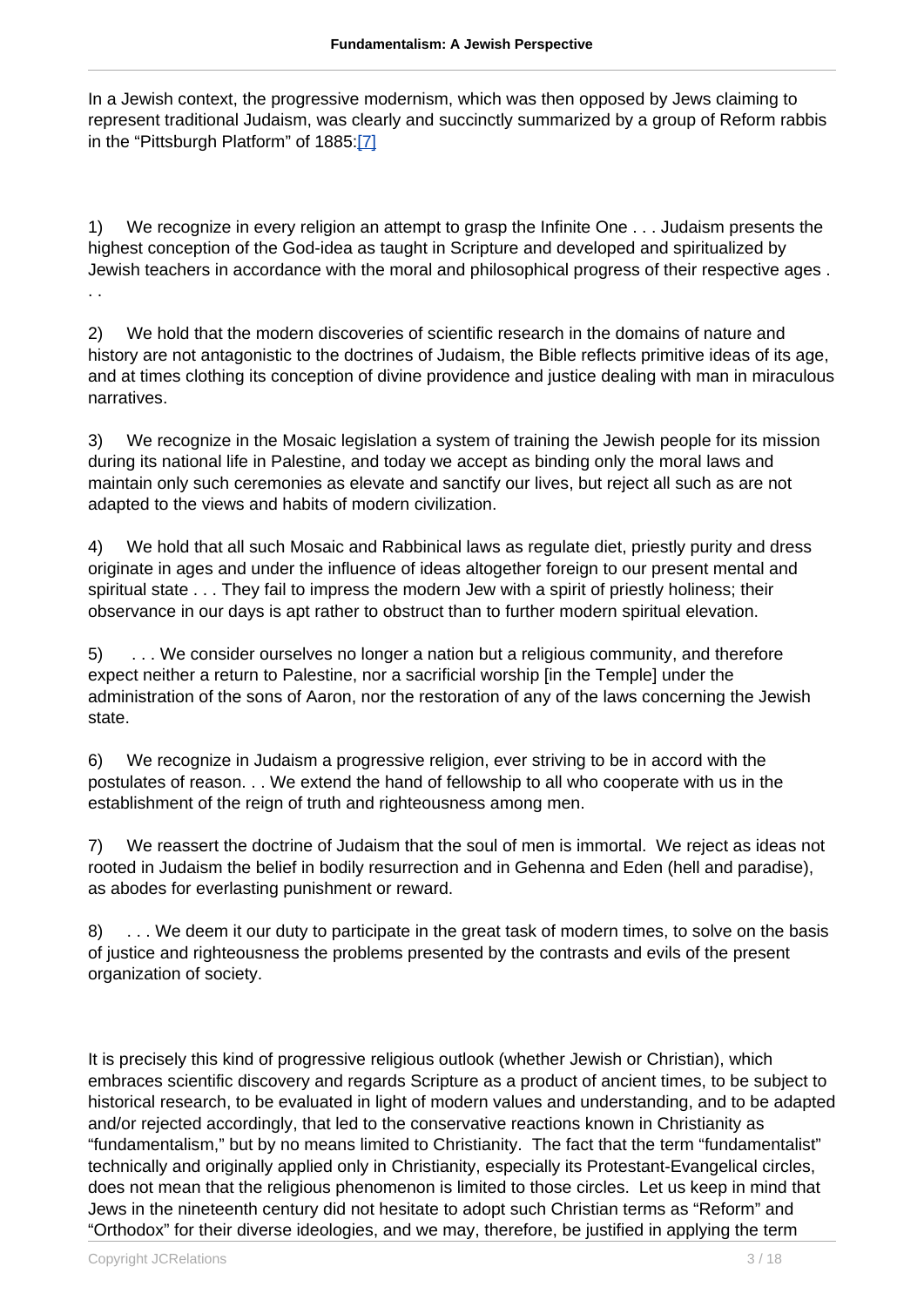"fundamentalist" to certain similar modern and contemporary Jewish developments.

#### **REACTIONS**

A comparative study may help clarify a significant phenomenon in modern Jewish life, even if the term "fundamentalism" itself was not adopted by Jews at the time and is still not used by Jews sharing that general *Weltansschauung*. As we shall see, the "fundamentalist" Jewish belief in "Da`at Torah" ("The Opinion of the Torah") and the related belief in "Emunat ?akhamim" ("Belief in the Sages"[\)\[8\]](https://www.iccj.org/#fn_8) are, in certain respects, even more radical and far-reaching than, respectively, the Roman Catholic doctrine of papal infallibility and the Evangelical Protestant doctrine of biblical inerrancy.

As we shall also see, in general (and not just in its technical Christian sense), fundamentalism refers not to a traditional, pre-modern stance, but to a modern, consistent, absolutist and even occasionally extreme reaffirmation of some traditional doctrines in response to, and in rejection of, modernity. Fundamentalist movements can take advantage of modern technology (eg., Al-Qa`idah sponsoring and coordinating terror via the internet; Ayatullah Khomeini sending cassettes of his sermons from exile abroad to his followers in Iran; and, again au contraire, the Lubavitcher Rebbe making closed-circuit satellite broadcasts of speeches and "Farbrengen" programs, and Christian television evangelism) while repudiating what it perceives as dangerous modern cultural values (secularism, humanism, liberalism).

In Judaism as in western Christianity – both Roman Catholic and Protestant – the nineteenth century and first years of the twentieth century (especially the period from the mid-nineteenth century to World War I) saw a rise of religious rejection of two major ideological challenges to traditional belief, focusing on:

- The theory of evolution (Charles Darwin, in On the Origin of Species by Means of Natural Selection, 1859).
- Higher Bible criticism, including the documentary hypothesis (as advanced, *inter alia*, by Julius Wellhausen, in Prolegomena to the History of Ancient Israel, 1878/1883).

However, in a broader sense, it is precisely the type of prevalent progressive religious attitudes, typified later in the Jewish community by the Reform Pittsburgh Platform, in which human reason replaced the authority, and became the arbiter, of revealed Scripture and doctrine, which were now seen to be time-bound and obsolete, that led to several Roman Catholic reactions.

#### **ROMAN CATHOLIC REACTON: PIUS IX AND PAPAL INFALLIBILITY**

Pope Pius IX (1792-1878), whose papacy began in 1846, already in 1854 issued the encyclical of the "Immaculate Conception of Mary,"[\[9\]](https://www.iccj.org/#fn_9) that "the most Blessed Virgin Mary, in the first instance of her conception, by a singular grace and privilege granted by Almighty God, in view of the merits of Jesus Christ, the Savior of the human race, was preserved free from all stain of original sin, is a doctrine revealed by God and therefore to be believed firmly and constantly by all the faithful."{10}

A decade later, in 1864, Pius IX issued the "Syllabus of Errors."{11} Although it preceded the Pittsburgh Platform by four decades, and has nothing to do with Jews and Judaism per se, we can readily discern how, almost point for point, the two documents – explicitly or implicitly – represent totally contradictory religious attitudes towards progressive modernism. Among its 80 paragraphs organized into ten sections, we find (inter alia) the following "errors":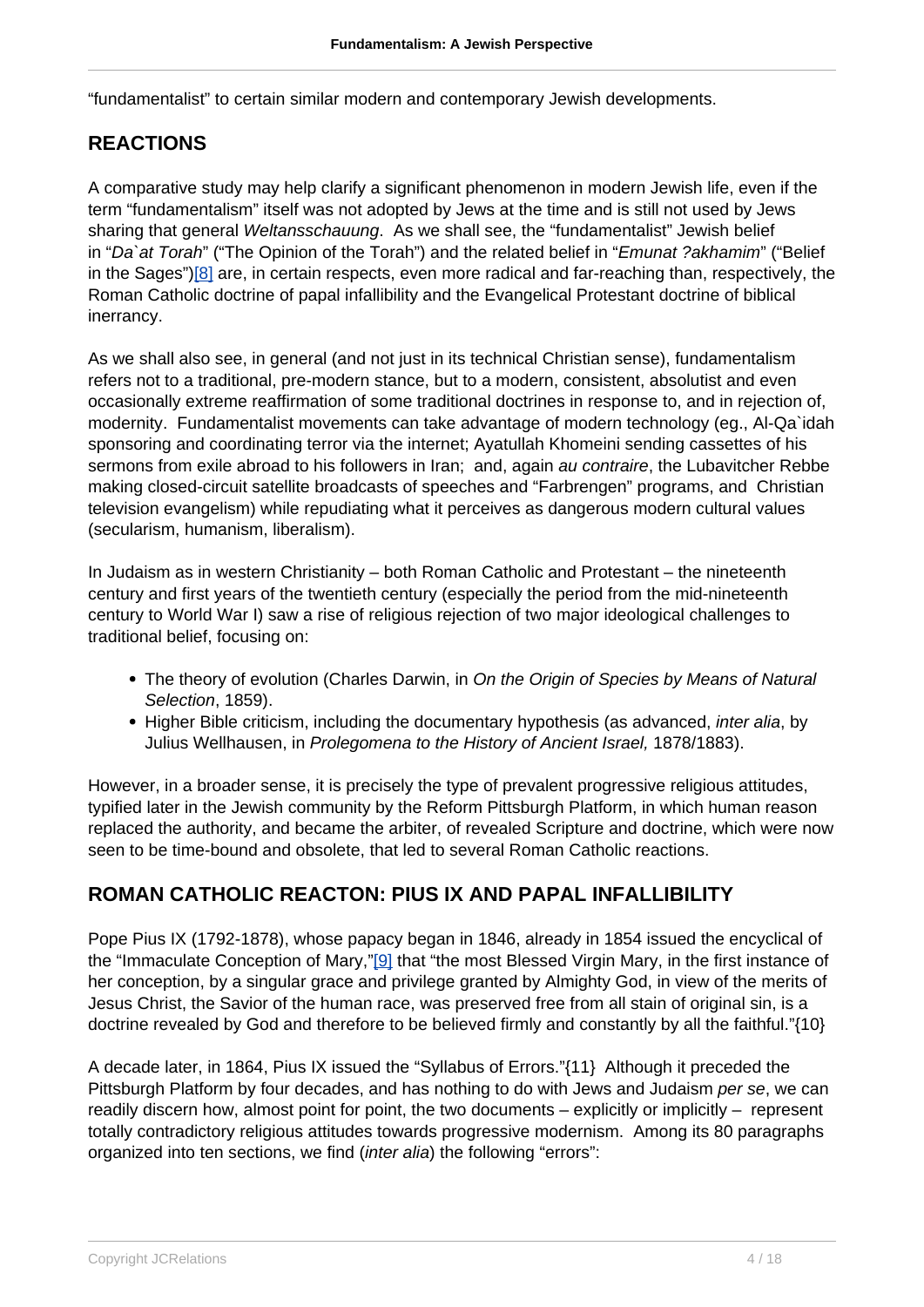1) That there exists no Supreme, all-wise, all-provident Divine Being, distinct from the universe, and God is identical with the nature of things, and is, therefore, subject to changes . . .

3) Human reason, without any reference whatsoever to God, is the sole arbiter of truth and falsehood, and of good and evil; it is a law to itself, and suffices, by its natural force, to secure the welfare of men and of nations.

4) All the truths of religion proceed from the innate strength of human reason; hence reason is the ultimate standard by which man can and ought to arrive at the knowledge of all truths of every kind.

5) Divine revelation is imperfect, and therefore subject to a continual and indefinite progress, corresponding with the advancement of human reason.

7) The prophecies and miracles set forth and recorded in the Sacred Scriptures are the fiction of poets . . .

11) The Church . . . ought to tolerate the errors of philosophy . . .

12) The decrees of the Apostolic See and of the Roman congregations impede the true progress of science.

15) Every man is free to embrace and profess the religion which, guided by the light of reason, he shall consider true.

16) Man may, in the observance of any religion whatever, find the way of eternal salvation, and arrive at eternal salvation.

18) Protestantism is nothing more than another form of the same true Christian religion, in which form it is given to please God equally as in the Catholic Church.

22) The obligation by which Catholic teachers and authors are strictly bound is confined to those things only which are proposed to universal belief as dogmas of faith by the infallible judgment of the Church.{12}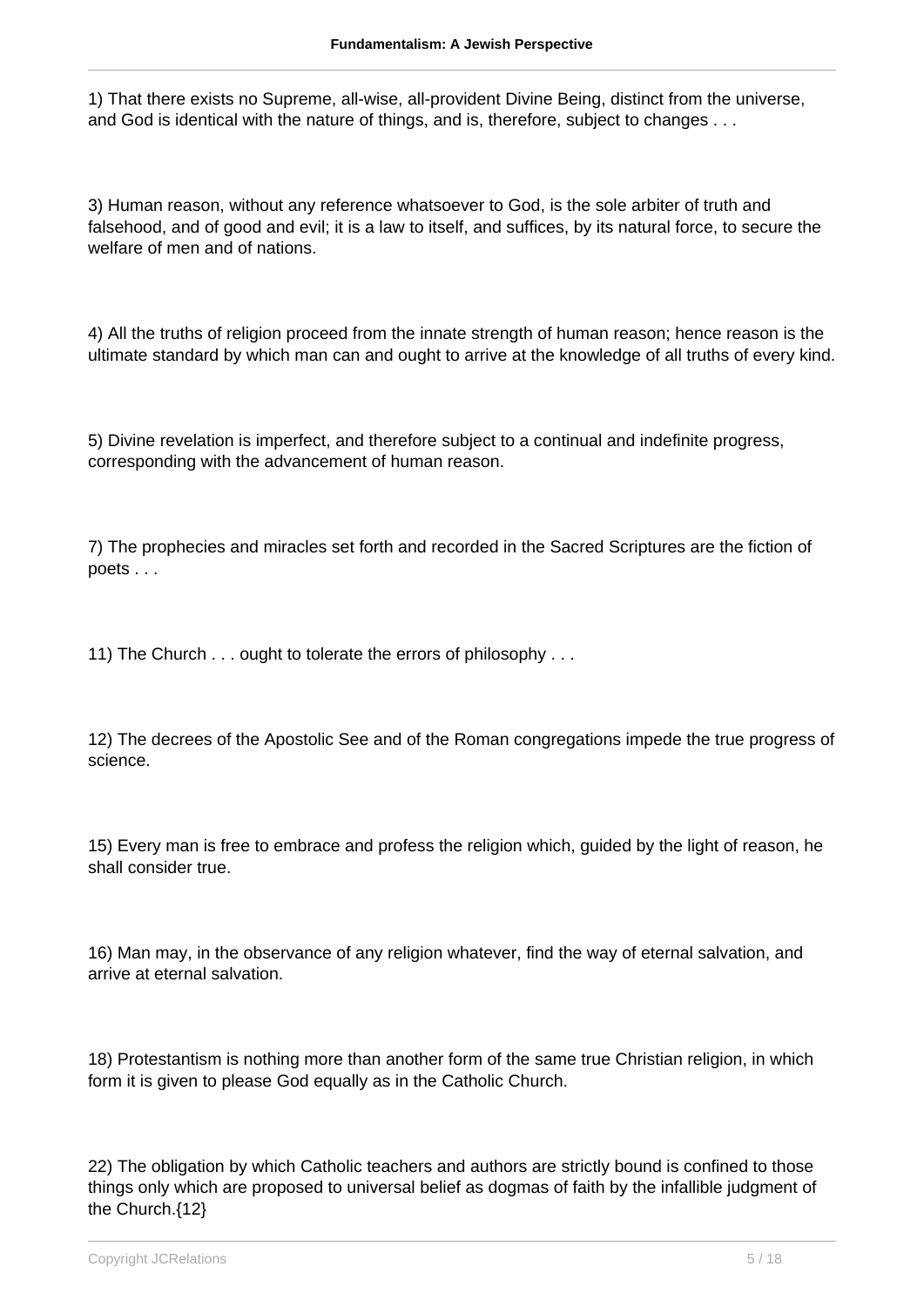23) Roman pontiffs and ecumenical councils have wandered outside the limits of their power . . . and have even erred in defining matters of faith and morals.

24) The Church has not the power of using force, nor has she any temporal power, direct or indirect.

55) The Church ought to be separated from the State, and the State from the Church.

76) The abolition of the temporal power of which the Apostolic See is possessed would contribute to the greatest degree to the liberty and prosperity of the Church.

77) In the present day, it is no longer expedient that the Catholic religion should be held as the only religion of the State, to the exclusion of other forms of worship.

80) The Roman Pontiff can, and ought to, reconcile himself, and come to terms with progress, liberalism and modern civilization.

However, it was only few years later, that the First Vatican Council (1868-1870) convened by Pius IX, formally asserted the doctrine of papal infallibility already alluded to in "Errors" #22 and #23. The  $4<sup>th</sup>$  and final session (18 July 1870) concluded with the following decree: $\{13\}$ 

"Chapter 4: On the infallible teaching authority of the Roman pontiff:"

9) Therefore, faithfully adhering to the tradition received from the beginning of the Christian faith, to the glory of God our saviour, for the exaltation of the Catholic religion and for the salvation of the Christian people, with the approval of the sacred council, we teach and define as a divinely revealed dogma that when the Roman pontiff speaks EX CATHEDRA, that is, when, in the exercise of his office as shepherd and teacher of all Christians, in virtue of his supreme apostolic authority, he defines a doctrine concerning faith or morals to be held by the whole church, he possesses, by the divine assistance promised to him in blessed Peter, that infallibility which the divine Redeemer willed his church to enjoy in defining doctrine concerning faith or morals. Therefore, such definitions of the Roman pontiff are of themselves, and not by the consent of the church, irreformable.

As we shall see, the Jewish concept of "Da at Torah" contains none of the institutional constraints of the widely misunderstood doctrine of papal infallibility, which is limited to an official declaration of doctrine by the pope, speaking ex cathedra, after consultation with the bishops, and only in matters of faith or morals. It does not apply to the pope's personal views on other matters. "Da`at Torah" as used today has no such constraints. It should also be noted that the doctrine of papal infallibility has been invoked formally only once in the century and a half since its promulgation in 1870, and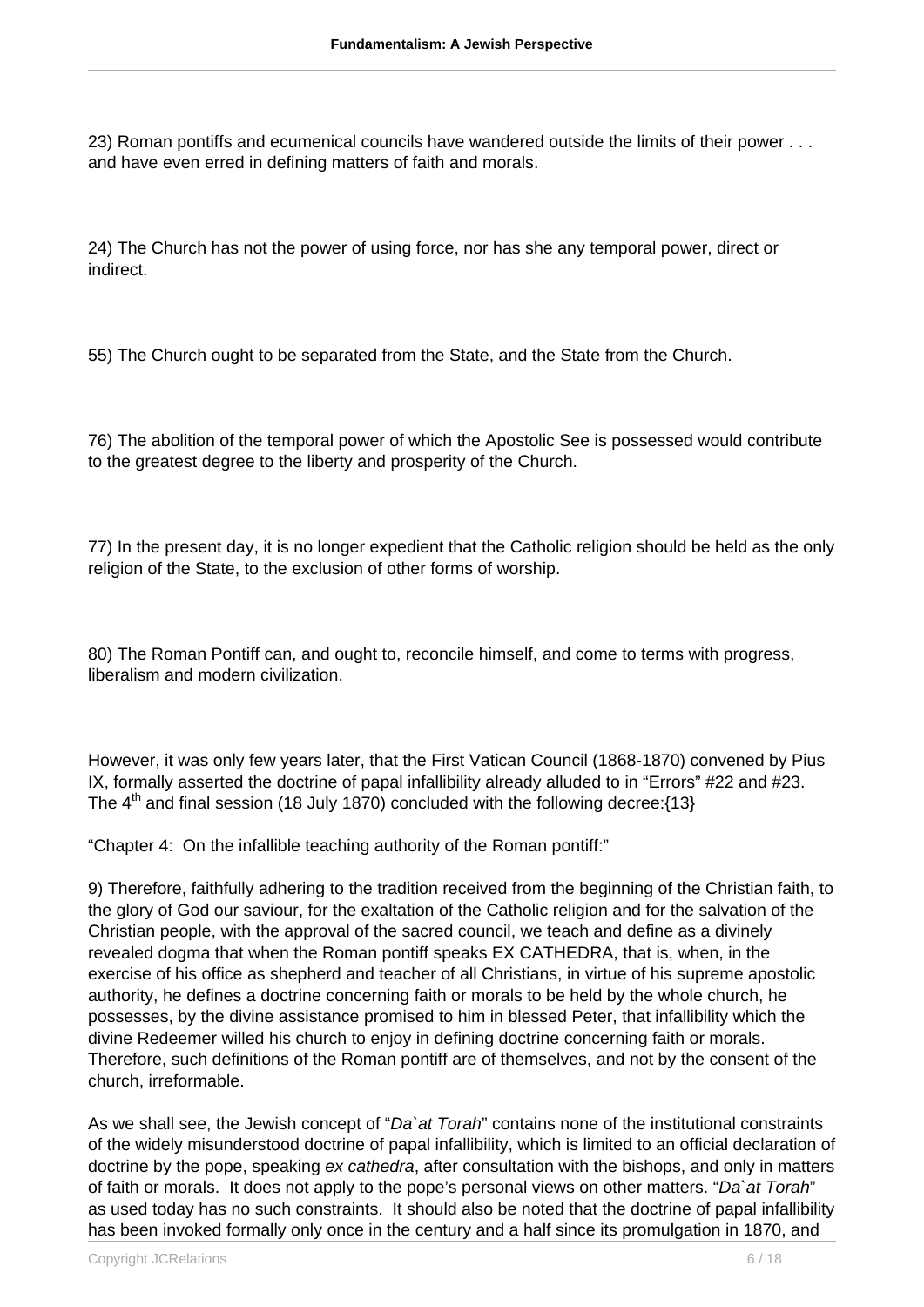that was in 1950 by Pius XII in the encyclical on the "Assumption of Mary."{14}

#### **EVANGELICAL PROTESTANT REACTION: BIBLICAL INERRANCY**

Given the authority of the magisterium in Roman Catholic doctrine, we can well understand why the emphasis in the Church's response to liberal modernism lay in the claim of papal infallibility. By contrast, we can also understand why, given the notion of "sola Scriptura," the Evangelical Protestant response centered on the doctrine of biblical inerrancy.

The revival meetings of the "Second Great Awakening" in the early nineteenth century provided the background for what later came to be known as Fundamentalism. Although the term "Fundamentalism" (not the phenomenon!) was only coined in 1920,{15} it takes its name from a series of 90 essays by different authors, originally published in twelve volumes during the years 1910-1915 by the Testimony Publishing Company in Chicago. The movement crossed (and still crosses) Protestant denominational lines.

Common elements characterizing fundamentalist movements include: absolutist claims to exclusive truth (and, in various cases, also to exclusive salvation); rejection of the spiritual validity of other religions (i.e., external pluralism) and of other interpretations within their own religion (i.e., internal pluralism); interpretation of Scripture as the true, eternal, inerrant, and unchanging "word of God"; rejection of historical, literary, scientific study of religious texts; denial of "progress" in religion; rejection of pluralism as "relativism."

Another feature of the fundamentalist movement is "Dispensationalism," namely the belief that the Bible reveals seven "dispensations," successive and different periods or ages in God's plan for humanity, in response to how humans behave. The Scofield Reference Bible,{16} a text widely used in Evangelical and Fundamentalist circles, states:

The Dispensations are distinguished, exhibiting the majestic, progressive order of the divine dealings of God with humanity, 'the increasing purpose' which runs through and links together the ages, from the beginning of the life of man to the end in eternity.

Returning to the notion of biblical inerrancy, we need first to understand how the "word of God" came to be understood as eternal or at least pre-existent. The Midrash Rabbah on Genesis 1:1 portrays the Torah as pre-existing the creation of the world, and as serving as God's blueprint for the cosmos:{17}

The Torah declares: "I was the working tool of the Holy One, blessed be He." In human practice, when a mortal king builds his palace, he builds it not with his own skill but with the skill of an architect (oman). The architect, moreover, does not build it out of his head, but employs plans and diagrams to know how to arrange the cambers and the wicket doors. Thus God consulted the Torah and created the world, while the Torah declares, "In the beginning (be-reishit) God created" (Genesis 1:1) – "beginning" (reishit) referring to the Torah, as in the verse "The Lord made me as the beginning of His way" (Proverbs 8:22).

In other words, according to this rabbinic interpretation, "wisdom" (?okhmah, the subject of Proverbs 8), which "the Lord created me as the beginning of His way, as the first of his works of old" is equated with "beginning," and the Torah is equated with wisdom. Thus: the Torah = wisdom = beginning. The term *be-reishit* in Genesis 1:1 should thus not be understood as "in the beginning" but "by means of the beginning  $=$  wisdom  $=$  Torah" God created the world. Nevertheless, it must be clarified that this rabbinic interpretation posits the Torah as pre-existing the world, but also created by God as the world's blueprint. This is in sharp contrast with the Christian notion of the eternal word of God, and with the Islamic belief in the Qur'an as the eternal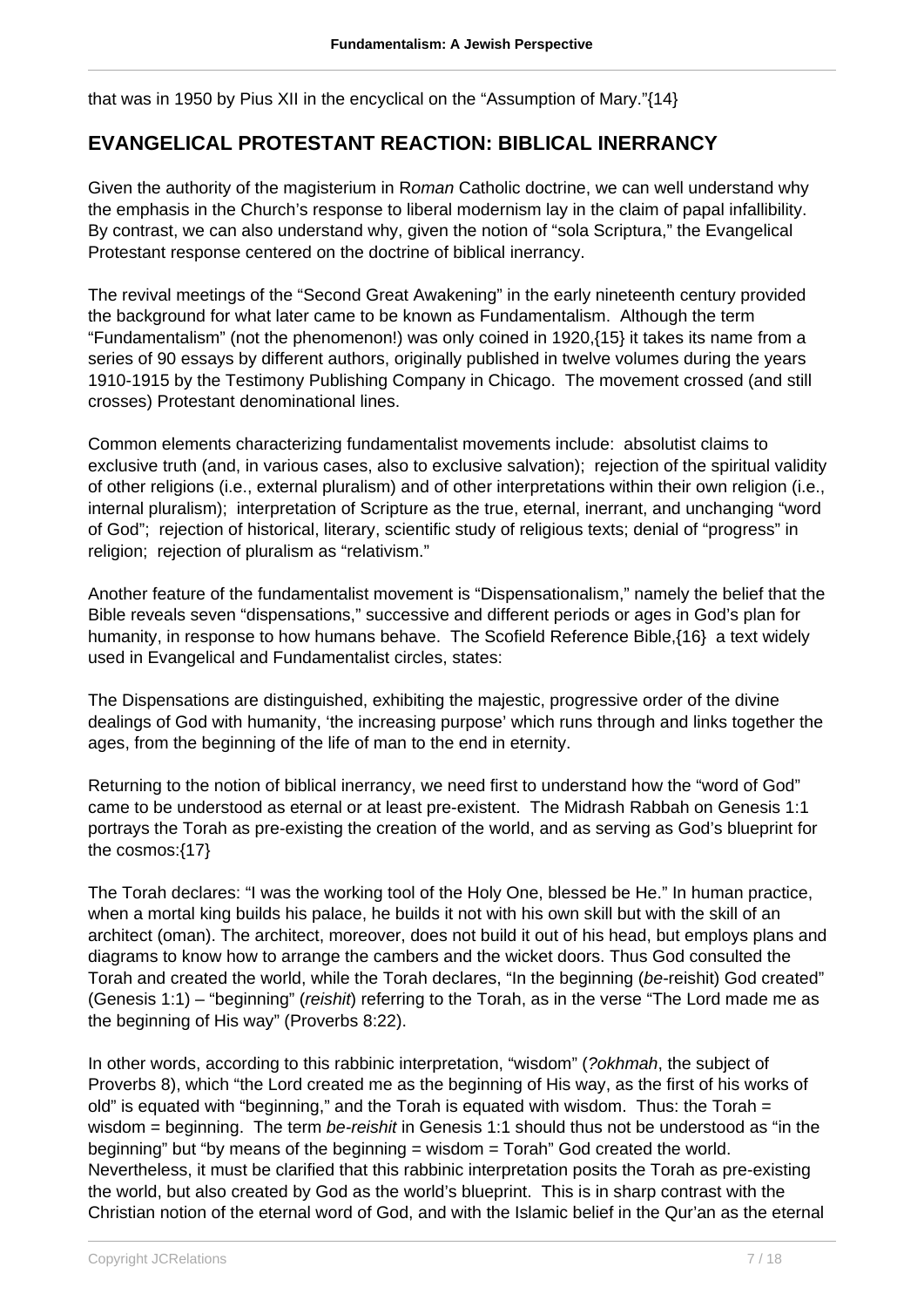word of God.{18}

We find in John 1:1, 14 that Jesus replaces the Torah as God's word (logos):

In the beginning (arche) was the Word (Logos), and the Word was with God (pros ton Theon), and the Word was God (kai Theos en ho Logos). . . And the Word became flesh (kai ho Logos sarx egeneto) and dwelt among us . . . the only Son (*monogenous*, "only begotten") from the Father."{19}

However, whereas the emphasis in John and in early Christianity (eg., in the Creed of Nicaea) is to Jesus as the eternal logos, in nineteenth and twentieth-century evangelical and fundamentalist thought – reacting to Darwinism (calling into question the literal truth of the creations stories in Genesis 1 and 2) and higher Bible criticism (calling into question the traditional beliefs about the integrity of the Bible itself) – the emphasis is on Scripture as the eternal and inerrant word of God.

Underlying the concept of biblical inerrancy is a kind of syllogism based on two verses in the New Testament:

- 2 Timothy 3:16: "All scripture (graphe) is inspired by God (theopneustos, "God-breathed") and profitable for teaching, for reproof, for correction, and for training in righteousness."
- Hebrews 6:18: "so that through two unchangeable things (pragmaton ametatheton), in which it is impossible that God should prove false (pseusasthai, "to lie"), we who have fled for refuge might have strong encouragement to seize the hope set before us."

Since, then, "all Scripture" is divinely inspired for human instruction, and God cannot lie, it follows that the Bible cannot err.

According to Evangelical scholar Kevin Vanhoozer, the doctrine of biblical inerrancy was not "invented" in the nineteenth century, for example, by such influential Calvinist theologians Princeton Theological College as Charles Hodge and B.B. Warfield.{20}

Doctrine develops when something implicit in the faith is denied; false teaching provokes an explicit rebuttal. . . Doctrines are formulated in order to refute error and to preserve revealed truth. . . The doctrine of biblical inerrancy was only explicitly formulated to counter explicit denials of the Bible's truthfulness. These denials arose about the same time as did modernity and the distinctively modern way of interpreting the Bible: biblical criticism. . . . What is explicitly expressed in the doctrine of biblical inerrancy, however, is not a theological novelty so much as an articulation of what was implicitly and virtually always, presupposed through most of church history.

The doctrine of biblical inerrancy, however, is qualified: it only applies to the original manuscripts, not to later manuscripts, let alone to translations; and it only applies when the Bible is correctly interpreted according to its "intended sense." Moreover, according to Vanhoozer, biblical inerrancy must not be confused with literalistic reading of the Bible.{21}

Some critics of inerrancy have suggested that God had to 'accommodate' his message to the language and thought-forms of the day in order effectively to communicate. . . To this objection it may be replied that using the common language of the day is not the same as committing oneself to its literal truth. One must not confuse a social convention with a scientific affirmation. To say that the sun rises is to employ a metaphor – one, moreover, that is true to human experience. . . Readers need to be sensitive to metaphor. . . Inerrancy means that every sentence, when interpreted correctly (i.e., in accordance with its literary genre and its literary sense), is wholly reliable.{22}

The Bible, then, according to this contemporary Evangelical view, is the inerrant word of God,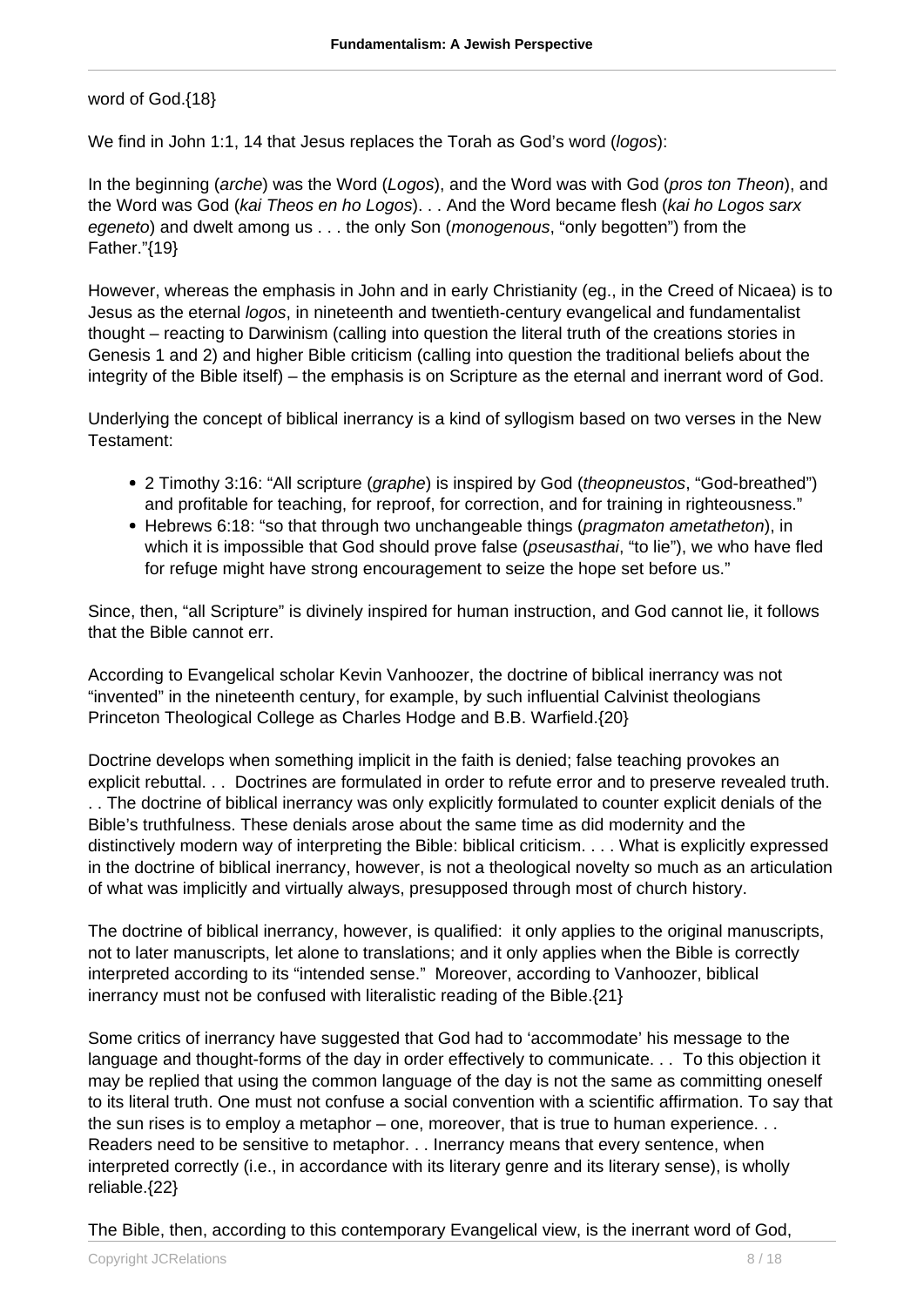whereas the interpretations are the words of humans, not of God.

#### **JEWISH REACTION: DA`AT TORAH**

Here, too, as we shall see, the concept of Da'at Torah goes beyond the Evangelical Christian affirmation of biblical inerrancy, because it explicitly asserts the infallibility of rabbis' interpretations, just as it goes beyond the institutional and doctrinal restrictions of the Roman Catholic doctrine of papal infallibility. In all these cases – Roman Catholic, Evangelical Protestant, and Jewish – modern beliefs are authenticated by tracing their (alleged) origin and authority back to ancient texts and doctrines.{23} As Kevin Vanhoozer observed (above) about the doctrine of biblical inerrancy, a doctrine which was only implicit in some traditional texts, may be formulated or emphasized explicitly in response to perceived modern threats.

The issue, therefore, is not the traditional, pre-modern text or doctrine per se, but how such texts and doctrines are used (or misused) by anti-modern believers in a radically different and narrower context.

In addition, we are witnessing in recent years an interesting convergence of views in the otherwise widely diverse and multi-faceted ?aredi world. ?asidic groups have adopted the emphasis of a life of study for men, a value historically characteristic of their opponents in the Lithuanian-style yeshivah world, and the leaders of the yeshivah world, the gedolim ("great" rabbis) are now credited with having, in the name of Da'at Torah, the same kind of personal insight and infallibility that ?asidim have always attributed to their "Rebbes."

Higher Bible criticism and the Darwin's theory of evolution – to the extent that ?aredi Jews are sufficiently exposed to western culture that they understand these theories – would certainly be rejected in these circles. However, more immediately pressing threats came from modernity in general, beginning (but not limited to) the Emancipation of the Jews in many European countries in the late eighteenth and nineteenth centuries (by which the Jews attained European citizenship, but at the cost of the disbanding of the semi-autonomous Jewish communal structure),{24} the concurrent "Haskalah" (Enlightenment), in which European Jews became increasingly involved externally in modern, secular education and culture, and at the same time applied such values internally to Jewish culture, and with the development of secular Hebrew and Yiddish literature and Wissenschaft des Judentums (the academic "Science of Judaism" – what we call "Jewish Studies" in the university). These developments, in turn, led in the nineteenth and early twentieth centuries to widespread secularism among Jews, as well as the development of liberal religious movements or denominations in Judaism (Reform, Conservative, Reconstructionist, and more recently Renewal), Zionism in its various secular and religious forms,{25} Jewish socialism (Socialist Zionism and the anti-Zionist Socialist Bund).

These modern developments were perceived among other Jews to be threats, undermining traditional life and values. Rabbi Moses Sofer, the "?atam Sofer" (Frankfurt, 1762 - Bratislava, 1839) was an outstanding opponent of the modernism typified by Moses Mendelssohn and later by the Reform movement. Adopting the Talmudic expression "?adash asur min ha-Torah," ("the new is forbidden by the Torah") which originally simply meant that new grains could not be eaten prior to bringing the "`omer" (a sheaf of grain) as an offering in the Temple, beginning on the second day of Passover,{26} Sofer used it to mean that anything new, any innovation, is prohibited by the Torah.{27} Paradoxically, of course, the attitude that anything "new" is "forbidden by the Torah" is itself an innovation.

Sofer, later in the same work, {28} clearly enunciated the doctrine that is often called "Da`at Torah" (although he does not use the term here). The rabbinic elite (today often referred to as the gedolim), are so immersed in the Torah that they are guided by "the spirit of God" (ru'a? Ha-Shem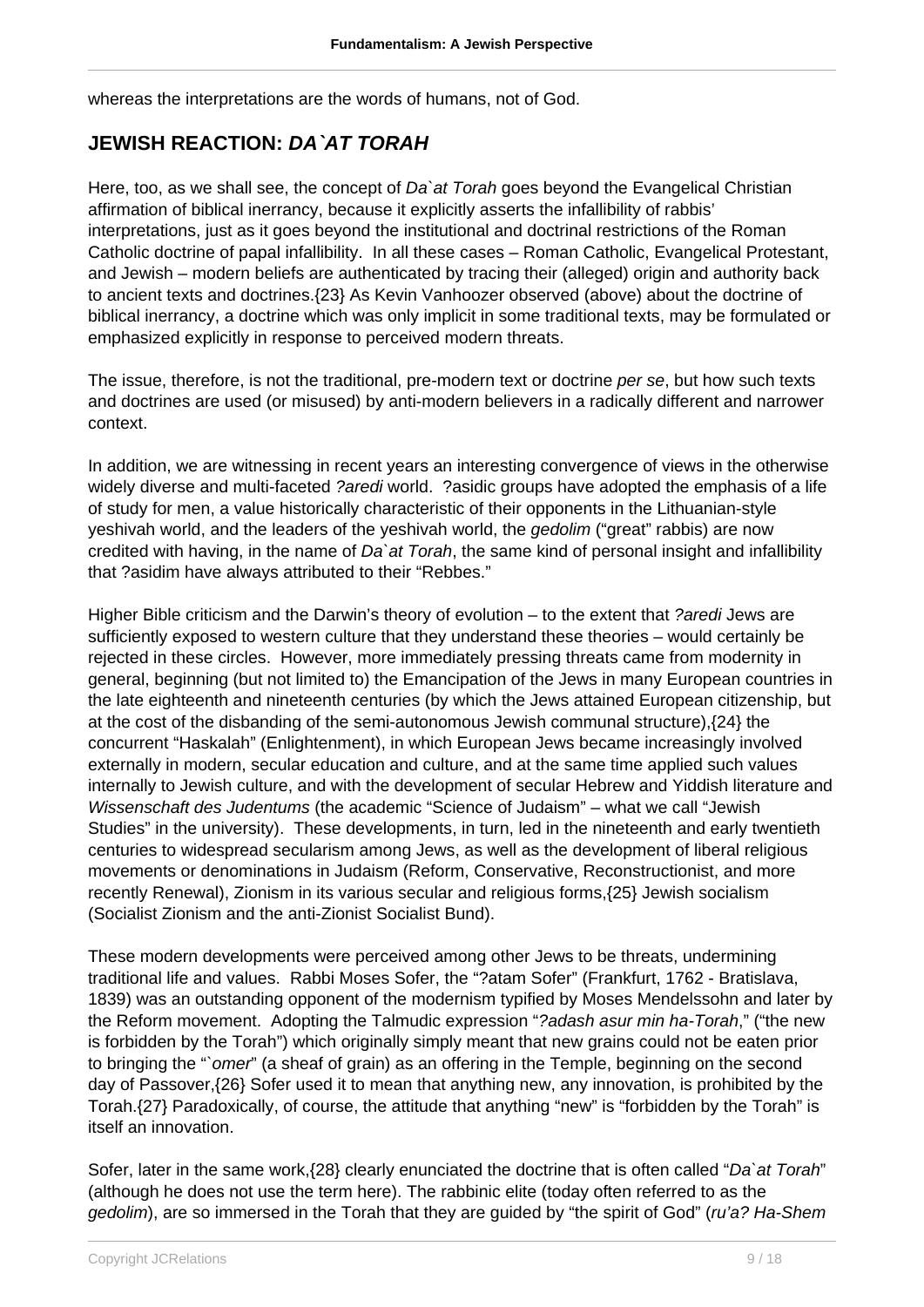):

The spirit of God is on those who engage in Torah for its own sake, who attain the true direction. Even if their wisdom and intellect would not naturally enable them to attain this insight, in any event God in his graciousness grants wisdom to the wise at that moment.

Another clear statement, this time explicitly employing the term "Da`at Torah," was enunciated a roughly century later by Rabbi Israel Meir Ha-Kohen (Kagan), the "?afetz ?ayyim" (Belarus, 1838-1933):

One whose opinion is the opinion of the Torah ( $da$ `at torah), can solve all the problems of the world, in general and in particular, on the condition that the opinion of the Torah be clear.{29}

In the view of Bernard Weinberger,{30} the "gedolim" are graced with a unique quality of comprehending objective reality in applying their halakhic principles. This is a type of "holy spirit" (ru'a? ha-kodesh) bordering on prophecy.

What is particularly radical about this concept, as mentioned above, is that its claim of infallibility is unlimited (as opposed to papal infallibility), and applies explicitly to human interpretation (as opposed to biblical inerrancy). Moreover, although its adherents would claim that any opinion of a gadol is, by definition, halakhah (Jewish law), the paradox is that Da'at Torah is claimed precisely in areas where there are no halakhic precedents. Its authority rests on the infallible personal authority, bordering on prophecy of the gadol in all areas, because he is so immersed in the world of Torah that anything he thinks and says is ultimately divinely guided.

The normal procedure in determining the *halakhah* is to cite the diverse opinions in the vast literature, and then to explain why, in this particular circumstance or case, the decision should be X, as opposed to divergent opinions in the literature. But Da at Torah is often claimed without following such established procedure, and without citing any reference to the precedents in the literature, precisely because it is a personal opinion, for example on political matters today in Israel, thus not (or not necessarily) in areas normally understood to be within the realm of halakhah (again, unless one believes that whatever the gadol thinks is, by definition, halakhah). For example, in the controversy over Prime Minister Ariel Sharon's plan to disengage and withdraw 21 Israeli settlements from the Gaza Strip in the summer of 2005, there were leading rabbis in the "Religious (i.e., Orthodox) Zionist" movement who argued, as Da'at Torah, that such a withdrawal, even from one grain of sand in Gaza, was tantamount to eating pork. (Other leading rabbis, such as Ovadiah Yosef, maintained that the principle of saving life – piku'a? nefesh – takes precedence over the value of the Land of Israel).

In conclusion, then, just as we have seen the fundamentalist responses to modernity in Roman Catholic and in Evangelical Protestant Christianity, we find a roughly contemporaneous and paraellel affirmation of Da`at Torah, a new doctrine (at least in its explicit form and usage), in what can be understood to be a fundamentalist form of Judaism. That doctrine – like its Christian counterparts – claims at least implicit ancient authority and precedent, but it only became explicit, and increasingly cited, in modern times and in response to, and rejection of, modern ideas and conditions.

Perhaps the answer to the question with which we began – why in the late  $20<sup>th</sup>$  century and early  $21<sup>st</sup>$  century do we find increased acceptance among many people in Judaism, as in Christianity and Islam, of fundamentalist ideas and movements and religious extremism – is that the fundamentalist claims to unchanging truth and certainty provide an anchor of stability in a time when science, which is a complex open system, the conclusions of which are always tentative and subject to revision and new discovery, and increased exposure to diverse and conflicting ideologies, provide alternatives to, and thus threaten, the simplicity, certainty, and comfort of one's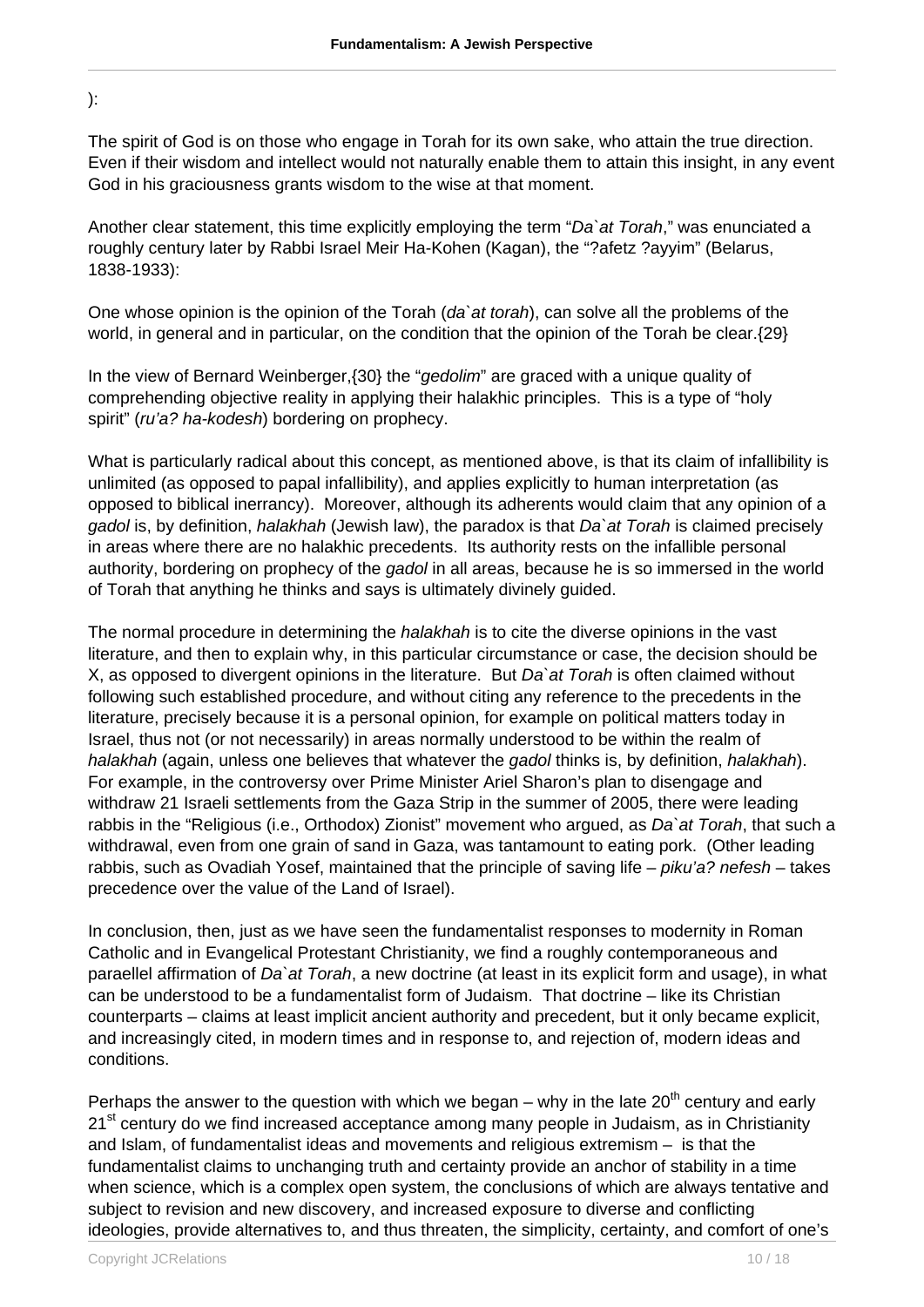own culture and tradition.

In the Addenda that follow are several examples of how traditional Jewish sources are appropriated – or misappropriated – today to justify the radical doctrine of  $Da$  at Torah.

#### **ADDENDUM I: EMUNAT ?AKHAMIM ("BELIEF IN THE SAGES")**

One of the concepts related to Da at Torah is the idea known as *Emunat ?akhamim* (usually translated as "Belief in the Sages").{31} The Gedolim are infallible, and we are to believe in them and in whatever they instruct us. The concept, central to ?asidic belief in the authority of the Rebbe, has now been applied in the twentieth century by their ?aredi opponents ("Mitnagdim") to the leadership of the yeshivahh world. It is thus widely understood to mean acceptance of the infallible authority of the rabbi in question.

The term emunat ?akhamim is found in Chapter 6 of the tractate Avot ("Sayings of the Fathers") in the Mishnah. This chapter, also called "Perek Kinyan Torah" ("The Chapter of Acquiring Torah") is not an integral or original part of the tractate. Although it may, of course, include older material, it was only added some centuries later in the period of the Ge'onim ( $6<sup>th</sup> - 11<sup>th</sup>$  centuries, C.E.). Maimonides' commentary on the Mishnah, for example, ends with Chapter 5.

According to this source (Avot 6:6), "the Torah is acquired in forty-eight ways." Emunat ?akhamim is the  $22<sup>nd</sup>$  of these ways. Among the other ways of acquiring the Torah, are such qualities as:

- 10 attachment to colleagues, cleaving to associates (dibbuk ?averim)
- 11 discussion with pupils/disciples (pilpul ha-talmidim)
- 33 avoiding (keeping aloof from) honor (mitra?ek min ha-kavod)
- 34 not boasting (puffing up one's heart) about one's learning (lo megis libo be-

#### talmudo)

- 35 not delighting in giving decisions (eino same'a? be-hora'ah)
- 36 bearing the yoke with one's fellow (nosé be-`ol im ?avero)
- 37 judging a person favorably (makhri`a le-khaf zekhut)
- 38 leading a person to the truth (ma`amido `al ha-emet)
- 39 leading a person to peace (ma`amido `al ha-shalom)
- 44 learning with the goal of teaching (ha-lomed `al menat le-lamed)
- 48 citing something in the name of the one who said it (ha-omer davar be-shem omero)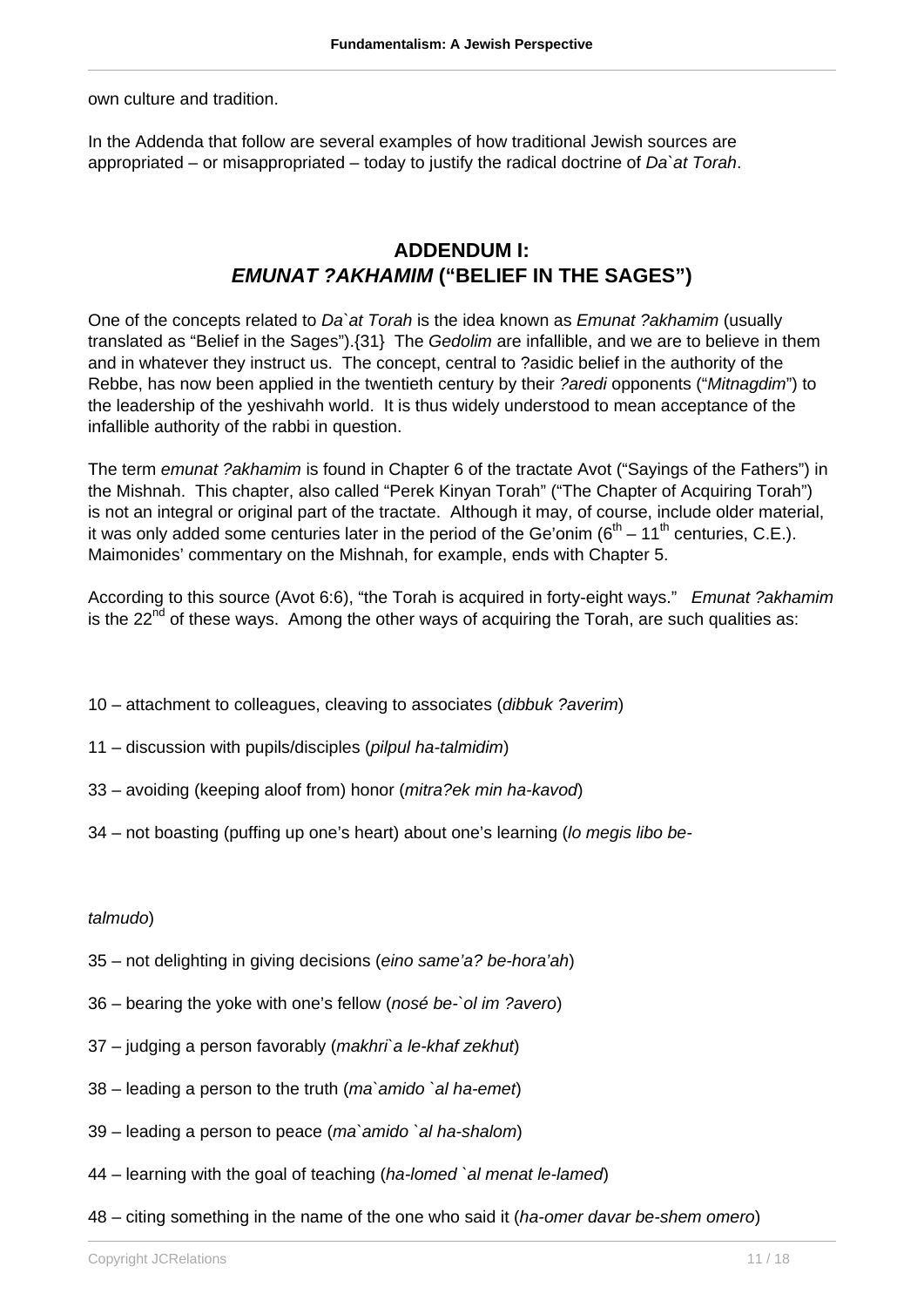Although many of the forty-eight "ways of acquiring Torah" are general virtues, applicable to students as well as their teachers, many of them clearly are virtues expected of teachers, who (as indicated in the examples above, *inter alia*) have colleagues and disciples, give (legal) decisions, judge, and teach. That would seem to give credence to the equation of *Emunat ?akhamim* with Da`at Torah.

However, we need to note that this reading of the text may well be erroneous, certainly in its contemporary application. First, note that the last quality – citing one's sources – which (as indicated above) is standard in the halakhic process, is absent in contemporary Da`at Torah. Second, the reference is to the sages collectively, and not to an individual sage, however revered he may be by his followers as a gadol. Third, the list clearly mandates modesty and not seeking honor, a virtue inconsistent with a person's claim of infallible Da'at Torah, and explicitly contradicted by the preceding Mishnah (6:5): "Do not seek greatness for yourself" (al tevakesh gedulah le-`a?mekha).

Finally, it seems to me that the contemporary reading of the text misunderstands the term *emunah*, usually translated as "faith," but really meaning trust.{32} As Mordecai Kaplan (1881-1983) pointed out, in the Bible (as well as in much rabbinic use of the term, eg., in the liturgy) emunah is usually a quality – trustworthiness, fidelity, faithfulness – attributed to God, namely God's fidelity to people!{33} Thus we see in Psalm 100:5: "For the Lord is good, his kindness is eternal, and his fidelity (emunato) to every generation." It is also used in that sense in the central Jewish daily prayer which describes God as meqayem emunato li-sheinei `afar, "who keeps (or: maintains, fulfils, sustains) his fidelity to those who sleep in dust." If Kaplan is correct, the verse in Habbakuk 2:4 may, then, not refer to human fidelity (let alone "faith" in God), but to God's fidelity to those who live righteously.

By the same token, perhaps we should understand emunat ?akhamim not as our "faith in the Sages," but rather as "the Sage's fidelity," i.e., not our attitude towards the Sages (let alone towards an individual rabbi), but a quality that the Sages had in "acquiring Torah."

## **ADDENDUM II: THE INFALLIBILITY OF THE RABBIS ACCORDING TO RAMBAN (NA?MANIDES)**

The passage in Deuteronomy 17:10-11, "Act . . .in accordance with the Torah which they instruct you; do not deviate to the right or left from whatever they tell you," has often been cited in our generation as justification for Da at Torah and Emunat ?akhamim – do whatever the rabbi tells you to do. But what if the rabbis tell you that right is left?

According to Rashi (Rabbi Solomon ben Isaac, France, 1040-1105 C.E.), the great commentator on the Bible and Talmud: "Even if they tell you that right is left or that left is right."{34}

Ramban (Na?manides; Rabbi Moses ben Na?man, Spain, 1194 – Land of Israel, 1270 C.E.),{35} also a great figure in the history of Jewish law, exegesis, as well as mysticism, disagreed with Rashi. In his commentary on this passage, he wrote: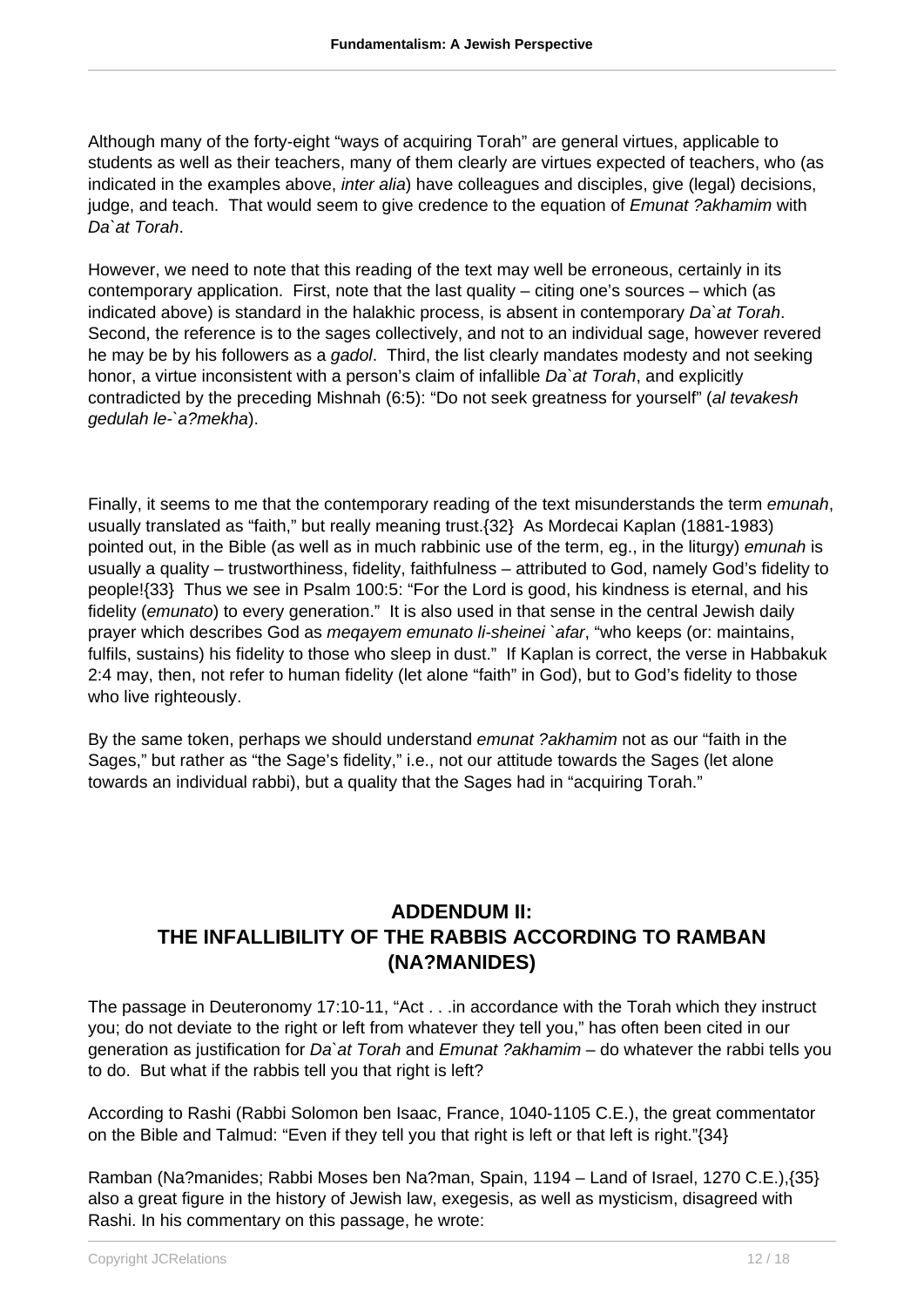The need for this commandment is very great, for the Torah was given to us in written form, and, as is known, not all opinions concur regarding corollaries. Disputes would increase and the Torah would become several Torahs. The Torah establishes that the decisions of the great court (beit din  $q \dot{q}$  are binding  $\ldots$  in anything they tell us concerning the interpretation of the Torah  $\ldots$ because they are based on their reasoning (da'at), even if you think they are switching left or right, and all the more so if you think they are telling you that right is right, because the spirit of God (rua? ha-shem) is on those who serve in his sanctuary{36}, and will never abandon his pious, who are protected{37} from error and stumbling (nishmeru min ha-ta`ut u-min ha-mikhshol)."{38}

What is significant here is that the verses in Deuteronomy 17:8-11 refer to the priests in the Temple, whose responsibilities include instructing and judging the people in accordance with the Torah, as well as to "the judge who will be in those days." The verse in Ezekiel 45:4 also refers to the priests serving in the Temple. Neither of the biblical verses cited by Ramban implies that the priests and judges – let alone their rabbinic successors – are protected from error by the divine spirit.

Nevertheless, Ramban moderates the statement in the Sifré and Rashi: in Ramban's understanding the verse does not refer objectively to right and left, but to what the person subjectively thinks is right or left. Most important: Ramban does not make the claim of infallibility for individual rabbis, but collectively for the high court (bet din gadol), and (unlike the far broader modern concept of Da'at Torah) explicitly limits it to the interpretation of the Torah (perush ha-Torah), based on their "reasoning" (da`at).

Ramban's explicit application of the verses in Deuteronomy institutionally to the high court and not to individual rabbis, and only to matters of religious practice, has a clear precedent in Rambam (Maimonides). In his Mishneh Torah (Code of Law), Book Fourteent: Judges, Laws of Rebels (Mamrim) 1:1 Rambam wrote:

The Great Sanhedrin of Jerusalem is the root of the Oral Law. The members thereof are the pillars of instruction; out of them go forth statutes and judgments to all Israel. Scripture bids us repose confidence in them, as it is said: "According to the law which they shall teach you" (Deuteronomy 17:11). This is a positive command. Whoever believes in Moses our Teacher and his Law, is bound to follow their guidance **in the practice of religion** (**?ayyav lismokh ma`aseh dat `aleihem**) and to lean upon them.{39}

## **ADDENDUM III: FUNDAMENTALIST APPROPRIATION/MISAPPROPRIATION OF TRADITIONAL TEXTS: THE EXAMPLE OF MISREADING RAMBAM (MAIMONIDES)**

The two main catalysts of fundamentalism – modern scientific developments (evolution, geology, paleontology) and Bible criticism, which are often understood as contradicting the literal text of Genesis – are alien to Rambam (Maimonides; Rabbi Moses ben Maimon, Spain, 1138 – Egypt, 1204 C.E.) and are irrelevant to his philosophy. Regarding the natural sciences, Rambam held that the Torah and science (when both are correctly understood) cannot contradict each other: the truth cannot contradict the truth. To the contrary, the Torah cannot be fully and properly understood except in the light of scientific teaching, and must be interpreted accordingly. Evolution (if it could be demonstrated conclusively) would therefore not, in principle, present a problem for Rambam. Bible criticism (again, if it could be demonstrated conclusively) would also not necessarily present a problem for Rambam, whose concern was not how the Bible was written and edited, but how it is read, i.e. in light of its ultimate divine authority in Jewish tradition. The fundamentalist Jewish reading of Rambam, therefore, tends to misunderstand what he actually said, and all the more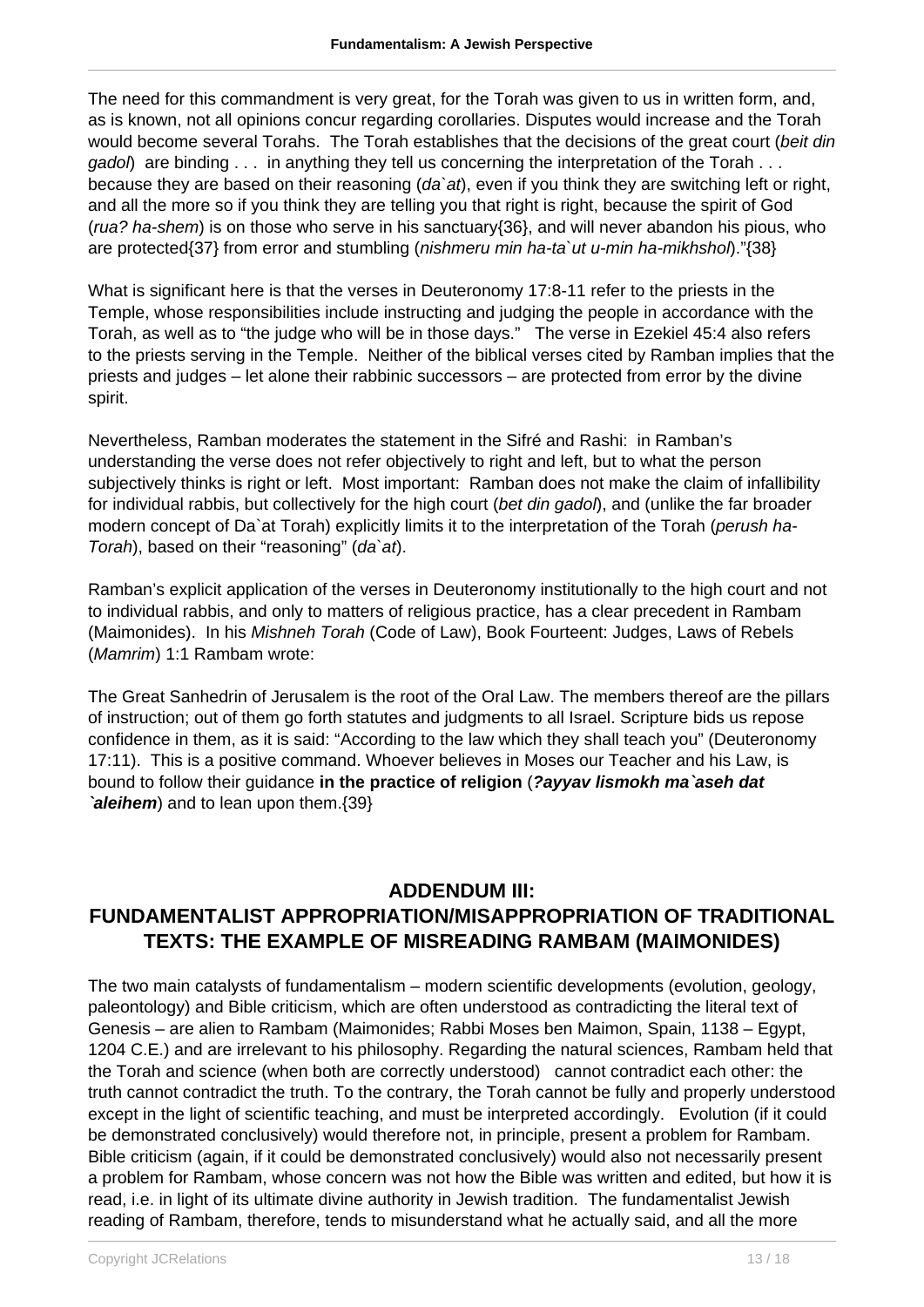what he stood for, which was a synthesis or harmony of faith and reason, of religious and scientific truth.

#### **1. The Mosaic authorship of the Torah ("Torah Mi-Sinai" - Torah from Sinai) vs. the divine authority of the Torah ("Torah Min Ha-Shamayim" - Torah from Heaven)**

The issue for Rambam is not the question of the Mosaic authorship of the Torah, but the divine authority of the Torah. Rambam (unlike Abraham ibn Ezra [Spain, 1089-1187 C.E.){40} was not a proto-critic of the Bible. Nevertheless, to attribute the Torah to Moses, but also to suggest that Moses wrote any of it on his own and not by divine inspiration, is heresy. In his Commentary to the Mishnah, Sanhedrin Ch. 10 ["Perek ?elek"], among the "13 Principles", we have: {41}

The eighth principle is "Torah from heaven."{42} That is, that we should affirm that this whole Torah which we possess today is the Torah which was given to Moses, and that it is entirely divinely inspired [mi-pi ha-gevurah], i.e., that it came to [Moses] entirely in a way metaphorically called "speech" . . . and that [Moses] was like a scribe taking dictation, writing all if its histories, stories and laws . . . There is no difference between "The children of Ham are Kush and Egypt and Put and Canaan" (Genesis 10:6), or "The name of his wife was Mehetabel the daughter of Matred" (Genesis 36:39), and "I am the Lord" (Exodus 20:2; Deuteronomy 5:6) or "Listen, Israel, the Lord our God, the Lord is one" (Deuteronomy 6:4). It is all divinely inspired [*mi-pi ha-gevurah*]. . . [The rabbis] considered a heretic [kofer] . . . one who thinks that the Torah contains essential [things] and unimportant [things] [literally: kernel and peel; Arabic: lubb wa-qishr], and that Moses invented them. That is what is meant by [one who says that] "the Torah is not from heaven." According to [the rabbis, such a person] says that the whole Torah is divinely inspired [*mi-pi ha*gevurah], except for one verse which God did not say, but Moses on his own [mi-pi `a?mo] . . . The traditional interpretation is also divinely inspired.{43}

The ninth principle is abrogation $(44)$  [naskh]. $(45)$  That is, that this Torah of Moses will never be abrogated, and that no other Torah will come from God, and that nothing may be added to it or subtracted from it, neither in its text nor in its interpretation.

In short, for Rambam the question is less textual (what Evangelicals would call "inerrancy") than theological: the divinely inspired authority of the Torah. To suggest, contra higher criticism, that Moses was not the author of the text, is not the question interesting Rambam, because the problem for him lies in the suggestion that Moses was the actual author but wrote something on his own, without divine inspiration. I am not suggesting that Rambam was a proto-critic of the Bible (as was Abraham ibn Ezra). I am suggesting that "Torah min ha-shamayim" ("Torah from Heaven") and not "Torah mi-Sinai" ("Torah from Sinai") was the issue at point for Rambam, and that we have here a classic example of modern, fundamentalist reading into a pre-modern text their antimodern concerns.

#### **2. The problem of literalist interpretation of Scripture and of the Sages.**

Rambam opposes and condemns literalist interpretation of Scripture and of the Sages. In the case of Scripture, literalist interpretation addresses only i.e. its "external" or "exoteric" sense, rather than its "inner" or "esoteric" meaning. In the Introduction to his Guide of the Perplexed he wrote:{46}

The first purpose of this Treatise is to explain the meanings of certain terms occurring in books of prophecy . . . Its purpose is to give indications to a religious man for whom the validity of our Law has become established in his soul and has become actual in his belief - - such a man being perfect in his religion and character, and having studied the sciences of the philosophers . . . He must have felt distressed by the externals of the Law and by the meanings of the . . . equivocal, derivative or amphibolous terms . . . Hence he should remain in a state of perplexity and confusion.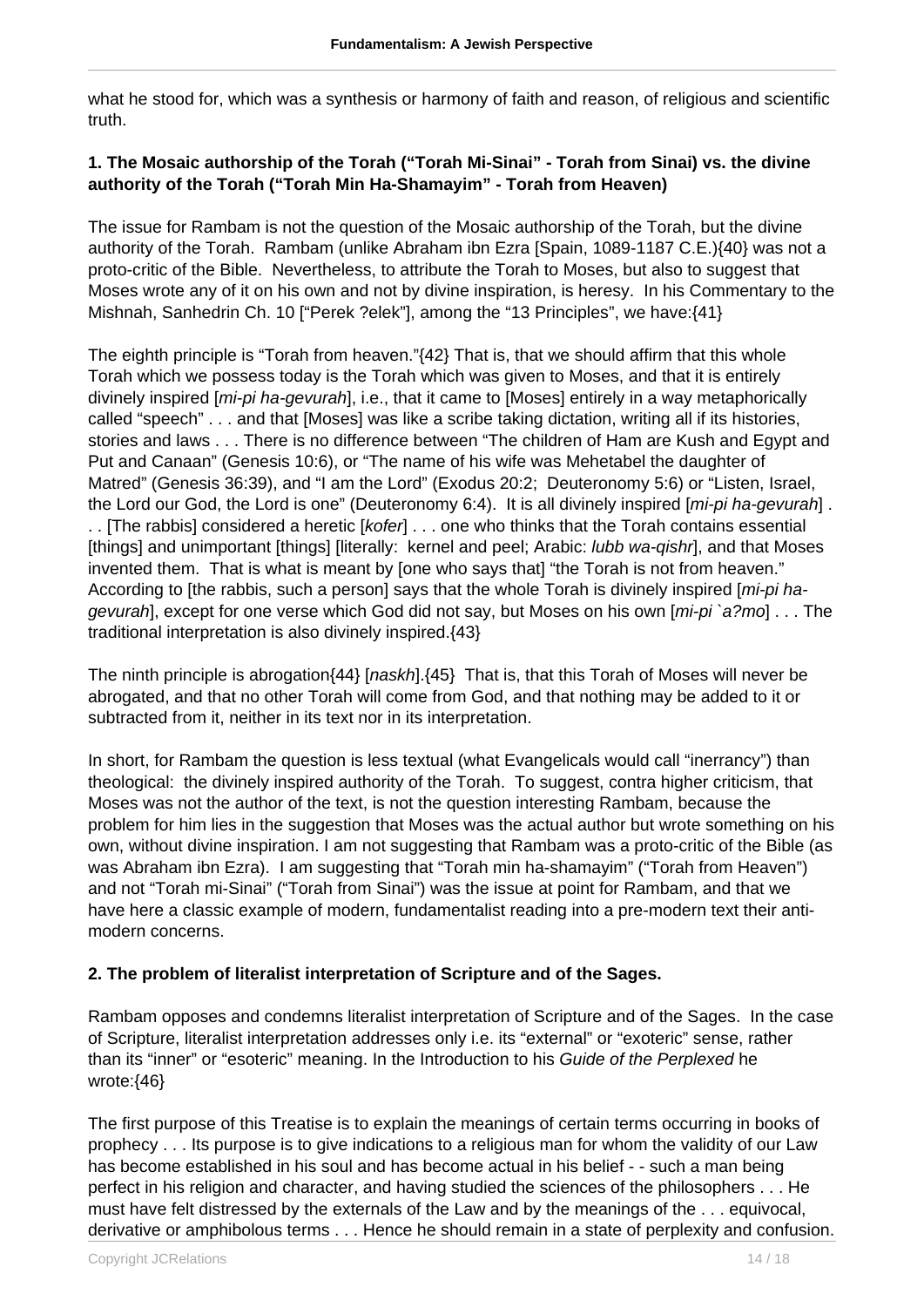. . .

This Treatise also has a second purpose: namely, the explanation of very obscure parables occurring in the books of the prophets, but not explicitly identified there as such. Hence and ignorant or heedless individual might think that they possess only an external [literal] sense [?ahir], but no internal one [batin] . . . The sages, may their memory be blessed, following the trail of these books, likewise have spoken of them in riddles and parables . . . We promised to explain all the difficult passages in the Midrashim, where the external sense manifestly contradicts the truth and departs from the intelligible.

The same problem exists with literalist interpretation of the sages:

They understand the teachings of the sages literally, and do not interpret them figuratively at all, so they make all [kinds of] impossible things necessary existents. They only do this on account of their ignorance of the sciences . . . So they think that all the wise words of the sages only mean what they understand of them, and are meant literally, even if some of these statements, taken literally, contain absurdity . . . They think that they elevate the sages, but they utterly degrade them, and are unaware of this.{47}

The paradox, then, is that fundamentalist Jews who take everything the Talmudic rabbis said literally, unwittingly not only arrive at absurdity, but fail to understand that just as the rabbis often interpreted Scripture non-literally (as parable, metaphor or allegory), so they often also expressed themselves non-literally in a like manner.

[3] Leopold Zunz (1794-1886) in his 1818 essay "On Rabbinic Literature" ("Etwas über die rabbinische Literatur"); translation by A. Schwartz in Paul Flohr and Jehuda Reinharz, The Jew in the Modern World: A Documentary History (New York: Oxford University Press, 1980), p. 197: "Precisely because Jews in our times . . . are thus, perhaps unwittingly, carrying the neo-Hebraic literature to its grave, science steps in demanding an account of what has already been sealed away . . . when Hebrew books are more readily available than they will likely be in 1919."

[4] Isaac Husik, A History of Medieval Jewish Philosophy (1916; Philadelphia: Jewish Publication Society, 1940), p. 432.

[5] Louis Newman, The Hasidic Anthology (1934; New York: Schocken Books, 1963), p. xii: "European secular culture makes profound inroads into Hasidic civilization; the new Hebrew literature undermines the Hasidic philosophy of life among the younger generation. . . The literary creative power of Hasidism is weakened in its 'old age,' and the current of Jewish interest sweeps into new channels."

[6] Despite Samson Raphael Hirsch's adoption of the term "Neo-Orthodoxy" in the nineteenth century, the modern trends in Orthodoxy today generally prefer to refer to themselves as "centrist," although in recent years the more liberal trends in Orthodoxy use the term "Open Orthodoxy."

[7] The Pittsburgh Platform of 1885, although never an "official" document of the Reform movement, accurately portrays their ideology. Half a century later, in the Reform movement's Columbus Platform of 1937, marked a gradual, growing and continued shift from the "radical reforms" of the nineteenth century, towards a greater appreciation of the need for Hebrew, ritual observance, and a greater openness to Zionism and the State of Israel. The full text of the Pittsburgh Platform may be found in the Yearbook of the Central Conference of American Rabbis 45 (1935), pp. 198-200 and is reprinted in Flohr and Reinharz, op. cit., pp. 371-372.

[8] In the pronunciation of many Ashekenazi *?aredi Jews*, the terms would be transliterated as "Da`as Torah" and "Emunas ?akhomim."

[9] This Encyclical is often taken to have the authority of infallibility, and was issued with equal formality. Nevertheless, it precedes by sixteen years the formal adoption of the doctrine of papal infallibility. The complete text of the Encyclical on the Immaculate Conception of Mary may be accessed on the Papal Encyclicals Online site: [https://www.papalencyclicals.net/pius09/p9ineff.htm.](https://www.papalencyclicals.net/pius09/p9ineff.htm)

[10] The doctrine of the Immaculate Conception would seem to be an extension and later development of the early Christian appellation of Mary as "Theotokos" – the bearer of (or: one who bore) God: How could the womb bearing Jesus have been tainted by original sin?

<sup>[1]</sup> The phrase, which comes (inter alia) from the Mishnah Avot 2:2 in the name of Rabban Gamliel, was adopted by Rabbi Samson Raphael Hirsch (Germany; 1808-1888), founder of "Neo-Orthodoxy," to epitomize the synthesis of faithful adherence to traditional Jewish practice with involvement in modern western culture.

<sup>[2]</sup> Mark Twain (Samuel Clemens) is quoted as responding to a newspaper report of his death in 1897: "The reports of my death are greatly exaggerated." He died in 1910.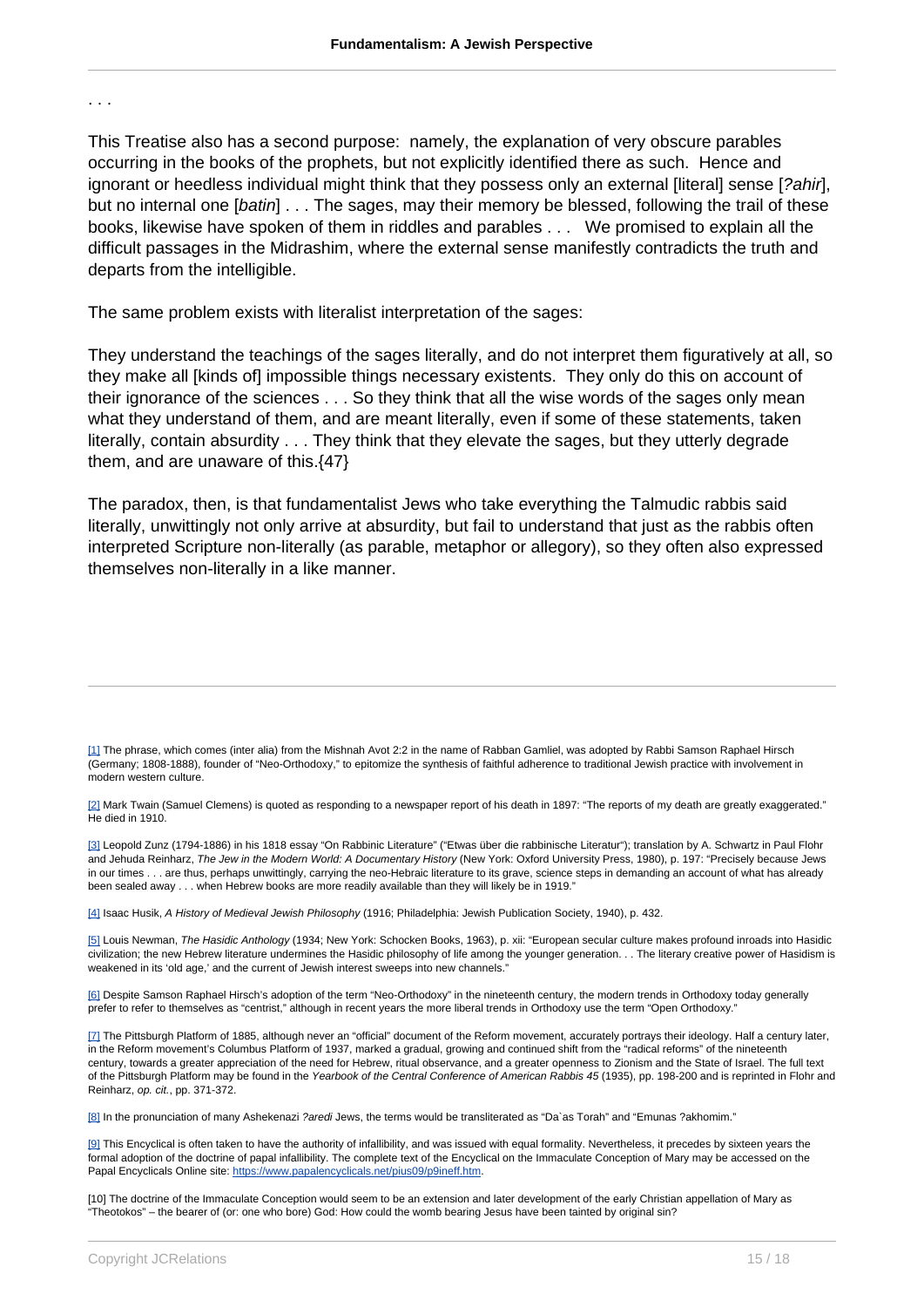[11] The complete text of the "Syllabus of Errors" may be accessed on the Papal Encyclicals Online site:<https://www.papalencyclicals.net/pius09/p9syll.htm>. The numbering of the selections follows the original.

[12] Note the reference in #22 to "the infallible judgment of the Church" although this was few years before Pius IX formally enunciated the doctrine of papal infallibility.

[13] The complete record may be found on the Papal Encyclicals Online Site: <https://www.papalencyclicals.net/councils/ecum20.htm>

[14] The document may be found on the Papal Encyclicals Online site: [http://www.vatican.va/content/pius-xii/en/apost\\_constitutions/documents/hf\\_p](http://www.vatican.va/content/pius-xii/en/apost_constitutions/documents/hf_p-xii_apc_19501101_munificentissimus-deus.html)[xii\\_apc\\_19501101\\_munificentissimus-deus.html](http://www.vatican.va/content/pius-xii/en/apost_constitutions/documents/hf_p-xii_apc_19501101_munificentissimus-deus.html). Cf. Henry Bettenson (ed.), Documents of the Christian Church, 2<sup>nd</sup> edition (London: Oxford University Press, 1963), section XI. The declaration includes the following claim of infallibility:

12. But those whom "the Holy Spirit has placed as bishops to rule the Church of God" gave an almost unanimous affirmative response to both these questions. This "outstanding agreement of the Catholic prelates and the faithful," affirming that the bodily Assumption of God's Mother into heaven can be defined as a dogma of faith, since it shows us the concordant teaching of the Church's ordinary doctrinal authority and the concordant faith of the Christian people which **the same doctrinal authority sustains and directs, thus by itself and in an entirely certain and infallible way, manifests this privilege as a truth revealed by God and contained in that divine deposit which Christ has delivered to his Spouse to be guarded faithfully and to be taught infallibly**. Certainly this teaching authority of the Church, not by any merely human effort but under the protection of the Spirit of Truth, and therefore absolutely without error, carries out the commission entrusted to it, that of preserving the revealed truths pure and entire throughout every age, in such a way that it presents them undefiled, adding nothing to them and taking nothing away from them. . .

[15] The term was coined by Baptist editor Curtis Lee Laws in 1920 to designate Protestants who were ready "to do battle royal for the fundamentals."

[16] C.I. Scofield, Scofield Reference Bible (N.Y.: Oxford University Press, 1917).

[17] Midrash Rabbah on Genesis, English translation by H. Freedman and Maurice Simon (London: Soncino Press, 1939), vol. 1, pp. 1-2.

[18] Cf. Harry Austryn Wolfson, The Philosophy of the Kalam (Cambridge: Harvard University Press, 1976), ch. III:1 - The Uncreated Koran, pp. 238-240: Independently of this belief in the reality of eternal attributes (of God), and undoubtedly prior to it, there had already been current in Islam a belief in the existence of a Koran before its revelation and even before the creation of the world . . . This conception of a pre-existent Koran is nothing but a reflection of the traditional Jewish belief in a pre-existent Torah. Now in Judaism, the Torah, though pre-existent, was still created, it was created prior to the creation of the world. . . With the rise, therefore, under the influence of the Christian Trinity, of the belief in eternal real attributes, the terms 'word' and 'wisdom' and 'knowledge,' which are predicated of God and are used to mean the Koran, came to mean eternal, uncreated attributes to God, and hence also an eternal, uncreated pre-existent Koran.

[19] The Creed of Nicaea (325 C.E.) has the formulation: "We believe in one God the Father . . . And in one Lord, Jesus Christ, the Son of God, begotten of the Father, only-begotten . . . begotten not made (gennethenta ou poiethenta) . . ." The phrase "begotten not made" was a response to Arius of Alexandria (256-336 C.E.), cited in later literature as denying the eternity of Jesus: "If, said he, the Father begat the Son, he that was begotten had a beginning of existence; hence it is clear that there was (a time) when the Son was not. It follows then, of necessity, that he had this existence from the non-existent." Cf. the texts and explanations in Henry Bettenson, *Documents of the Christian Church* 2<sup>nd</sup> edition (New York: Oxford University Press, 1963), pp. 56-57. On Jewish polemics against the affirmation of Jesus as "begotten not made," namely that if Jesus was eternally God's son then Christians believe in two gods, and if Jesus was born in time, he cannot have been God, see Daniel Lasker, *Jewish Philosophical Polemics Against Christianity in the Middle Ages* 2<sup>nd</sup> edition (Oxford: Littman Library of Jewish Civilization, 2007), pp. 83-86 and notes.

[20] Kevin J. Vanhoozer, "The Inerrancy of Scripture" in C.S. Lewis Institute, Knowing and Doing (Spring, 2010), pp. 2-3.

[21] *Ibid*, pp. 3-5.

[22] In this regard, Vanhoozer is in agreement with the traditional notion that "the Torah speaks according to human language" (dibberah Torah ki-leshon benai adam). As developed by many Jewish philosophers, notably Moses Maimonides (1138-1204) in his Guide of the Perplexed, this principle – originally used in the Talmud in a completely different context – explains why the Torah employs anthropomorphisms, metaphors and parables. As Maimonides points out, the first step in understanding a biblical metaphor or parable is to understand that it is a metaphor or parable.

[23] Menachem Kellner sees the doctrine of Da`at Torah in a sense as going back to Judah Ha-Levi's approach to the Torah's commandments and Jewish law, in sharp contrast with Maimonides' approach. See his (Hebrew) "Rabbis in Politics: A Study in Medieval and Modern Jewish Political Theory" in State and Society (University of Haifa; 2003; 3/2), pp. 673-679. Cf. Kellner's "Faith, Science, and Orthodoxy" in his Science in the Bet Midrash: Studies in Maimonides (Brighton: Academic Studies Press, 2009), pp. 233-245. For comprehensive studies of the concept of Da`at Torah and its historic roots, see the works of such scholars as Moshe Samet, Gershon Bacon, and Lawrence Kaplan.

[24] On the process of Emancipation, see, for example: Paul Mendes-Flohr & Jehuda Reinharz, The Jew in the Modern World: A Documentary History (New York: Oxford University Press, 1980); Howard Sachar, The Course of Modern Jewish History (New York: Delta, 1977); Michael Meyer, The Origins of the Modern Jew (Detroit: Wayne State University Press, 1967); Milton Steinberg, The Making of the Modern Jew (New York: Berhman House, 1967).

[25] Arthur Hertzberg, in his masterful Introduction to his anthology, The Zionist Idea: A Historical Analysis and Reader (New York: Doubleday, 1959) suggests that Zionism, although in a loose sense Jewish nationalism, cannot be understood in the same way as modern European nationalism, in which people united by common territory and language sought independence from foreign domination. By contrast, the overwhelming majority of the Jews did not live in their ancestral territory in the Land of Israel, and did not use Hebrew as a spoken language in daily life. Rather, according to Hertzberg, Zionism should be understood as "secular messianism" –secular not in the sense of anti-religious, but in the sense (as in Roman Catholic "secular" priests, who do not take vows and who minister to parishes in "this world," rather than taking vows and living as "religious" clergy in monasteries or religious institutes), of human initiative and action in this world (the "saeculum") to implement traditional messianic visions of a return of the Jews and restoration of Jewish nationhood in the Land of Israel.

[26] Talmud, Kiddushin 38b. The principle is based on Leviticus 23:15-16: "Count for yourselves, from the morrow after the day of rest, from the day on which you brought the sheaf of waving, seven complete weeks shall there be; until the morrow after the seventh week you shall number fifty days, and you shall offer a new meal-offering to the Lord."

#### [27] Moses Sofer, Responsa Part I (Ora? ?ayyim), #28.

[28] Moses Sofer, Responsa Part I (Ora? ?ayyim), #208. The passage is cited by Gershon Bacon in "Da`at Torah and the Birthpangs of the Messiah" (Hebrew), in Zeev Safrai and Avi Sagi (eds.), Bein Samkhut Le-Autonomia be-Masoret Yisra'el (Tel Aviv: Ha-Kibbutz Ha-Me'u?ad, 1997), p. 88.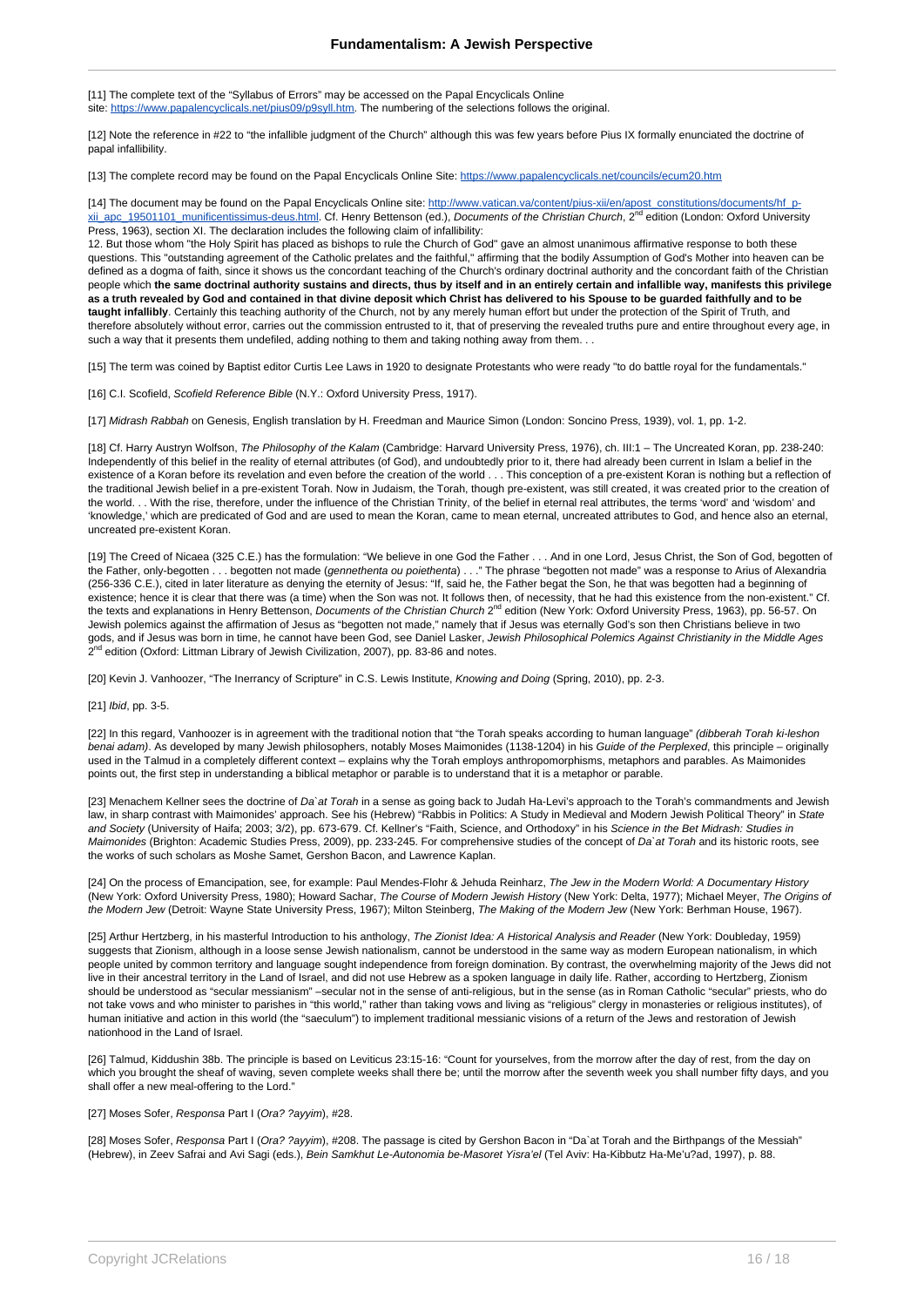[29] ?afetz ?ayyim `al ha-Torah, ed. S. Greinman, p. 30, cited by Gershon Bacon, op. cit., pp. 86-87, and also in the same volume by Lawrence Kaplan, "Da`at Torah: A Modern Concept" (Hebrew), p. 107.

[30] Bernard Weinberger, "The Role of the Gedolim" in Jewish Observer 1:2 (October, 1963), p. 11. Cf. the reference in Lawrence Kaplan, op. cit., p. 111.

[31] At the same time this essay was being prepared, an article criticizing blind ?aredi adherence to the rabbis was published by Marc Angel, "Emunat Hakhamim: Surrender or Challenge" (in the May, 2020 issue of IDEAS: Institute for Jewish Ideas and Ideals). Cf. another recent Modern Orthodox article critical of Da`at Torah in light of the Covid-19 crisis: Dov Zakheim, "Da`as Torah May Not Be the Answer: But What is the Question" in the 10 May 2020 issue of IDEAS: Institute for Jewish Ideas and Ideals.

[32] On the meaning of emunah in the Bible, cf. . Martin Buber, Two Types of Faith, trans. N. Goldhawk (New York, 1961), p. 7. Moses Mendelssohn preceded Buber in this understanding of emunah. Cf Moses Mendelssohn, Jerusalem oder über religiöse Macht und Judenthum, in Moses Mendelssohn's sämmtliche Werke (Wien, 1838), p. 263; Jerusalem and Other Jewish Writings, trans. Alfred Jospe (New York: Schocken, 1969), p. 71. Cf. the translation by Allan Arkush with Introduction and commentary by Alexander Altmann, Jerusalem: Or On Religious Power and Judaism (Hanover and London: Brandeis University Press, 1983), p. 100.

[33] I have not been able to find this insight in Kaplan's many writings, but it was confirmed to me by Kaplan's outstanding disciple, the late Rabbi Jack Cohen.

[34] Rashi's interpretation here is based on the Midrash Sifré 154 on this passage.

[35] Ramban was forced to participate in the Barcelona disputation with Pablo Christiani in 1263. Despite being promised freedom of speech by King James of Aragon, he had to leave Spain and in 1267 immigrated to the Land of Israel, where he revitalized the poor Jewish community in Jerusalem. His synagogue still stands, beneath the "?urvah" synagogue in the Jewish Quarter of the old city of Jerusalem. For an analysis of Ramban's interpretation in comparison with a variety of other views, cf. Ya`akov Blidstein, "Afilu Omer Lekha `Al Yamin She-hu Semol: Le-`O?mat Ha-Samkhut Ha-Mosadit Ba-Halakhah U-Gevuloteha" in Moshe Bar (ed.), Me?karim Ba-Halakhah Uve-Ma?shevet Yisra'el (Emanuel Rackman Jubilee Volume) (Ramat Gan: Bar Ilan University Press, 1994), pp. 221-240. According to Blidstein, Ramban's motivation was religious and social – to prevent an intolerable situation of anarchy in which everyone would do what he thought correct, thus leading to a situation in which "disputes would increase, and the Torah would become several Torahs." It seems to me that this is comparable in modern, secular society to the need to obey the Supreme Court, even if one sincerely believes the court to have erred in its decision. Blidstein (p. 236) points out that it is not accidental that Rambam (Maimonides), who certainly had a centralized and authoritative approach to halakhah, when citing this passage in Deuteronomy 17:10-11, omits "even if they tell you that right is left, or that left is right." Cf. "Laws of Rebels"1:1-4. According to Blidstein, Rambam did not regard a person who in principle accepted the authority of the court, but believed them to have erred in a specific case, as having violated the commandment "do not deviate . . . from whatever they tell you" (Deuteronomy 17:10-11). Blidstein (p. 240) concludes with a quote from Emanuel Rackman (in "Secular Jurisprudence and the Halacha" in Jewish Law Annual VI (1987), pp. 52-53: So long as it is only men who exercise the authority, not even a unanimous Sanhedrin relieves the Jew of his obligation to ignore the decision when he knows it has erred. He must obey the Sanhedrin if he is acting as a judge in a lower court; without such a rule, there would be anarchy in the judicial system . . . In addition, when the decision affects persons other than himself, he cannot, of course, use his dissent as an excuse for disobedience. However, when the mandate pertains to his religious observance, and he is certain that he is right and the Sanhedrin is wrong, he must express himself and act accordingly.

[36] Cf. Ezekiel 45:4, referring to the priests who serve in the sanctuary, but without any reference to the divine spirit.

[37] Cf. Psalm 37:28, referring to God's never abandoning his pious and to their being protected, in contrast with the wicked who are destroyed, but without any reference to the pious being protected from error.

[38] My translation. Cf. the translation by Charles Chavel, Ramban – Commentary on the Torah, Deuteronomy (New York: Shilo Publishing House, 1976), p. 207.

[39] Translated by Abraham Hershman in The Code of Maimonides: Book Fourteen - Judges (New Haven: Yale University Press, 1949), cited in Isadore Twersky, A Maimonides Reader (New York: Behrman House, 1972), p. 207.

[40] On Abraham ibn Ezra, see my "Biblical Exegesis as a Philosophic Literary Genre: Abraham ibn Ezra and Moses Mendelssohn," in my Jewish Philosophy: Foundations and Extensions – Volume One (Lanham: University Press of America, 2008, Ch. 4; and Jewish Philosophy in the Middle Ages (Boston: Academic Studies Press, 2009), Ch. 5. Spinoza credited Ibn Ezra as having preceded him with critical questions on the Mosaic authorship of the Torah.

[41] For a more complete discussion and analysis of Rambam's "13 Principles," see my Jewish Philosophy in the Middle Ages, Ch. 8.

[42] The Mishnah refers to the doctrine of "Torah Min Ha-Shamayim" (Torah from Heaven) and not to "Torah Mi-Sinai" (Torah from Sinai).

[43] In the Mishneh Torah (Code of Law), Laws of Repentance 3:8, Rambam categorizes as a person who denies the Torah (kofer ba-torah), and therefore loses his portion in the world to come, "One who says that the Torah is not from God, even if he says that one verse or one word was said by Moses on his own (mi-pi `a?mo)". Similarly, denial of the traditional interpretation (perush) of the Torah and the assertion that God changed any of the commandments (mizvot) and abrogated the Torah constitutes denial of the Torah. In his Response #149 (Blau ed. pp. 284-285), Rambam argues that Christians may be taught Torah, since they affirm Torah min ha-shamayim, although they misinterpret it, whereas Muslims, who deny Torah min ha-shamayim, and would, therefore, in any event not be persuaded by its study, should not be taught Torah. The critical difference in attitude, therefore, remains the affirmation or denial of Torah min ha-shamayim by these non-Jews. (On the other hand, Muslims are strict monotheists and cannot be accused of idolatry; cf. Response #448, Blau ed. pp. 725-728).

[44] The standard medieval Hebrew translation by Solomon ben Joseph ibn Ya`aqub of Saragossa of Rambam's commentary to Nezikin misses Rambam's play on the Islamic technical term naskh (abrogation), and instead renders it as he'etek (transmission, transcription, copy): "The ninth principle is transmission, namely that this Torah is transmitted from God and no other". It is this translation, included in standard editions of the Talmud, which is used by many contemporary Jews to support their notion (against the documentary hypothesis of higher Bible criticism) that Rambam categorizes as dogma the Mosaic authorship of the entire Torah.

[45] On abrogation (naskh), cf. Qur'an, Sura 2 ("The Cow")' verse 106: "When we abrogate some revelations (ayat) or cause them to be forgotten, we substitute something better or similar. Do you not know that Allah has power over everything?"

[46] Maimonides, The Guide of the Perplexed, English translation from the Arabic by Shlomo Pines (Chicago: University of Chicago Press, 1963), Introduction, pp. 5 ff..

[47] Commentary to the Mishnah, Introduction to Sanherin Ch. 10, "Perek ?elek"; cf. The translation by Arnold Wolf in I. Twersky, A Maimonides Reader, pp. 407-410.